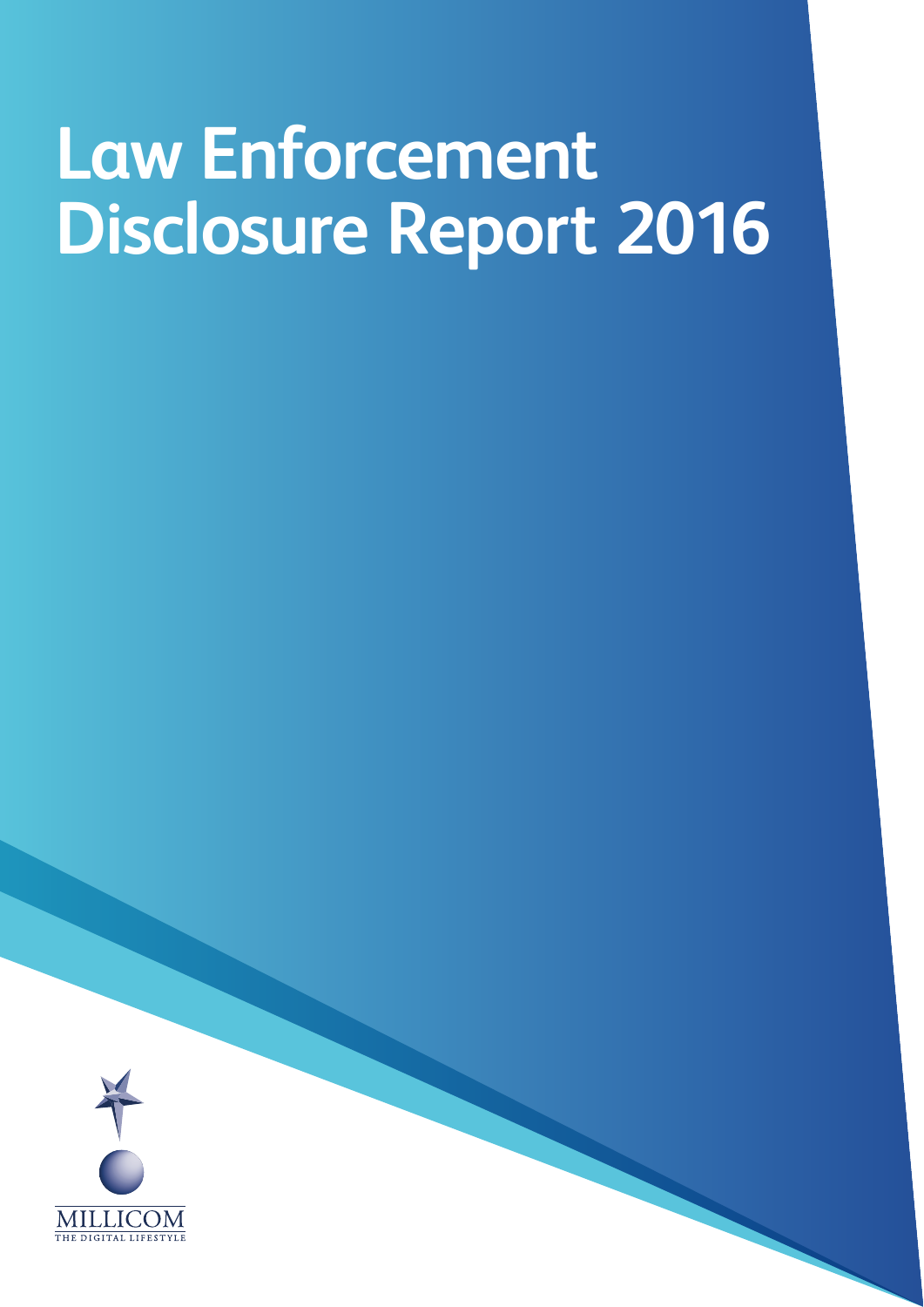### **Law Enforcement Disclosure Report 2016**

### **Contents**

| 1. | <b>Introduction</b>                                                                                     |              |
|----|---------------------------------------------------------------------------------------------------------|--------------|
| 2. | What we are reporting, not reporting and why                                                            | 3            |
| 3. | <b>South America:</b><br>a. Overview<br>b. Legal frameworks<br>c. Requests from law enforcement in 2016 | 6<br>6       |
|    | 4. Central America:<br>a. Overview<br>b. Legal frameworks<br>c. Requests from law enforcement in 2016   | 9<br>٩<br>10 |
| 5. | Africa:<br>a. Overview<br>b. Legal frameworks<br>c. Requests from law enforcement in 2016               | 11<br>12     |

| 6. | 'Major Events' in 2016                                                                | 13 |
|----|---------------------------------------------------------------------------------------|----|
|    | a. Shutdown of services in prisons in Central America                                 | 14 |
|    | b. Shutdowns in Africa                                                                | 15 |
|    | c. Informing customers of shutdowns                                                   | 15 |
|    | d. Proposals for significant changes in operational                                   |    |
|    | procedures or local laws                                                              | 15 |
|    | e. Disproportionate requests                                                          | 16 |
|    | f. Politically motivated messages                                                     | 16 |
|    |                                                                                       |    |
| 7. | <b>Trends and priorities for 2017</b>                                                 | 17 |
|    |                                                                                       |    |
| 8. | Our internal policies, quidelines and governance                                      | 19 |
|    |                                                                                       |    |
| 9. | <b>Our engagement</b>                                                                 | 21 |
|    |                                                                                       |    |
|    |                                                                                       |    |
|    | 10. Implementation of Telecommunications Industry<br><b>Dialogue (TID) principles</b> | 23 |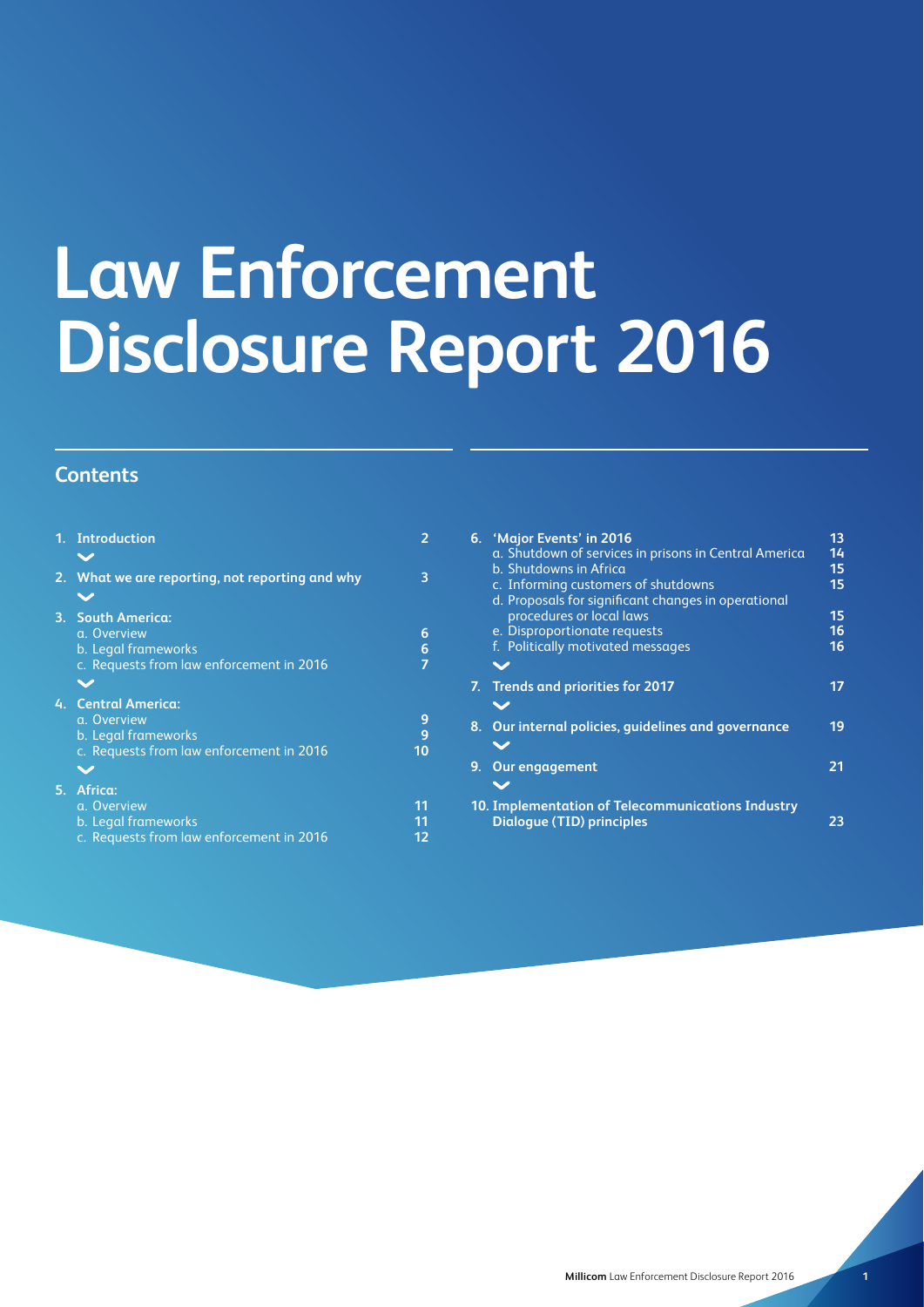### **1. Introduction**

**This is Millicom's second Law Enforcement Disclosure report, covering the year 2016. It seeks to provide information about the extent and context of our interaction with law enforcement agencies and governments, relating to issues that affect the privacy or freedom of expression of our customers when we operate telecommunications networks in thirteen countries in Latin America and Africa.** 

The topics of privacy and freedom of expression remain highly relevant for companies providing communications services. In the last year alone, several high-profile incidents have led to even more intense scrutiny in the public domain. One example was the Apple vs. FBI case, where the company refused a request from the intelligence authorities to build a 'backdoor' in its iPhone devices in order to assist with a suspected murder investigation. This incident highlighted the tension that can at times exist between law enforcement authorities, who have a duty to protect their citizens, and technology companies who have a responsibility to protect the privacy of their customers' communications.

Our customers' trust in us to respect their privacy is of paramount importance for our business success. This consideration for human rights obligations must also go hand-in-hand with our duty to respect local laws in the countries where we operate; laws which legally bind us to support governments in their legitimate duty of protecting public safety and security.

In this report we present how we manage the tension that can at times arise between these obligations. We aim to demonstrate our ongoing commitment and progress to understand how our operations impact human rights, and how we can work alone and with others to minimize potential negative impacts.

Millicom made a public commitment in 2013 to the Telecommunications Industry Dialogue Guiding Principles to use any leverage we may have to minimize human rights implications of the demands we receive from governments. We have made good progress since then in implementing processes to do so. However, some fundamental tensions remain. There are many considerations we must take into account by virtue of being very integrated in the countries where we operate. Many of the tensions would not exist if the customer data we hold resided in servers outside of the country and we were providing services remotely from outside of local jurisdictions.

When we make decisions about government demands on our local subsidiaries, we do not only consider the human rights of our customers or our legal obligations, but also any potential adverse consequences to the safety of our thousands of employees and partners who work with us to provide services in our markets, and any potential impacts to our operating licenses or the physical assets on the ground – radio towers and transmitters, cables, shops and offices – all of which we and our customers rely on to receive uninterrupted access to communications and internet services in the first place.

All of these aforementioned considerations impact the way in which we respond to demands from law enforcement agencies, and are fundamental aspects to consider in the discussion around company responsibility in protecting freedom of expression and privacy. They also take our company to the heart of some of the most complex issues facing governments and the world today, and are clearly not something one company like Millicom can or should attempt to solve alone. This year, Millicom became an observer member of the Global Network Initiative and continued to engage with a number of different stakeholder groups, directly as well as jointly with the

### $\zeta(\zeta)$

It is our firm belief that positive outcomes for human rights will only come from collaboration based on appreciation of the full spectrum of considerations and realities – something that can only be achieved when all concerned stakeholder groups, including governments, come together."

Telecommunications Industry Dialogue. It is our firm belief that positive outcomes for human rights will only come from collaboration based on appreciation of the full spectrum of considerations and realities – something that can only be achieved when all concerned stakeholder groups, including governments, come together.

In 2017, Millicom will join GNI as a full member and we look forward to working with GNI members and further improving our processes and understanding of these issues to be a long-term, responsible and positive influence in the countries we work in.

Luxembourg, February 2017

**Rachel Samrén** EVP Chief External Affairs Officer

**Salvador Escalón** EVP and General Counsel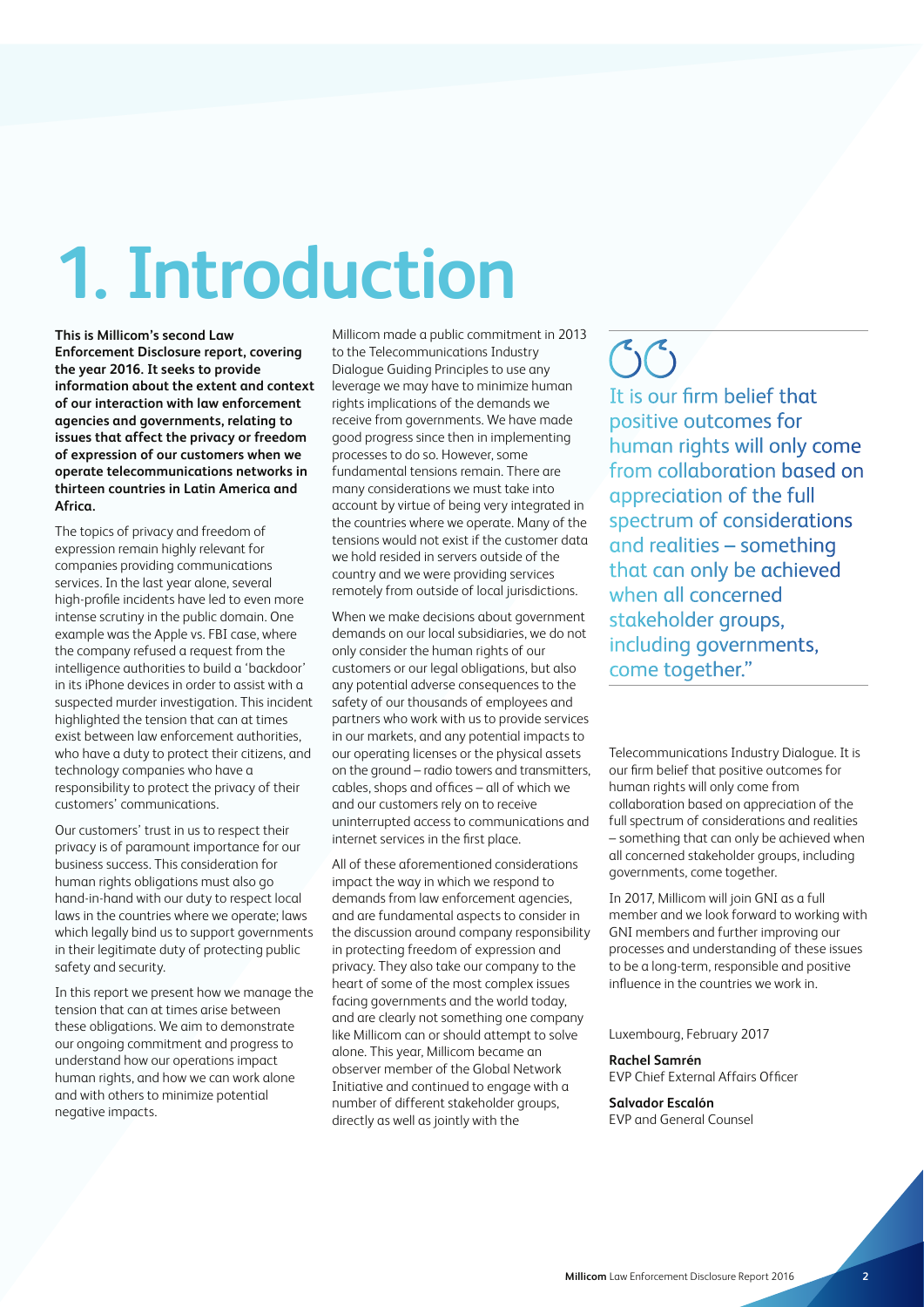## **2. What we are reporting, not reporting and why**

**Millicom Group (Group) is a telecommunications and media company, providing mobile and fixed internet, cable and satellite TV services, and mobile financial services (MFS) to consumers and businesses in thirteen markets in Latin America and Africa.** 

Two reasons remain central to our motivations in publishing this report: (1) to respond to stakeholders who have asked us to be more transparent about how we deal with government requests, and (2) to advance the understanding of the contexts in which telecommunications companies receive demands from governments and the considerations influencing decisions in relation to these situations.

We regularly seek to identify best practices in the area of transparency reporting on law enforcement assistance, and attempt to implement these norms into our own reporting framework. With that in mind, we have this year divided our reporting for Latin America into two regions (Central and South America) in an effort to provide more granular and detailed information about law enforcement requests. We have also studied and implemented lessons learned from civil society resources such as the Transparency Reporting Toolkit: Reporting Guide & Template produced by The Berkman Klein Center for Internet & Society at Harvard University in collaboration with the Open Technology Institute<sup>1</sup>. Namely, we have included a section detailing how we obtain our information for this report in order to provide more clarity to the reader.

We hope that the second edition of this report will build on and contribute to existing constructive work between different stakeholder groups to better protect freedom of expression and privacy of individuals.

#### **What we are reporting**

In this report we disclose the type and amount of law enforcement requests we receive, and more importantly, in our opinion, describe the overall context and trends in the demands we receive. Context is important not only in specific and more significant cases – the so called 'major events' – but also in highlighting some very practical challenges we encounter in our interactions with law enforcement authorities.

In this report we also describe several 'major events' we have faced during the year. Whenever possible we disclose the countries in which they took place.

In line with the commitments that we have made to implement the Telecommunications Industry Dialogue (TID) ten principles<sup>2</sup> we also disclose information about our internal policies, processes and controls which we have put in place to protect our customers' privacy when we handle law enforcement requests, and how we seek to minimise effects on our customers' freedom of expression and privacy in 'major events' situations. You can find a table at the end of this report outlining how we have implemented the TID ten principles overall.

#### **What we are not reporting**

Law enforcement demands are by definition sensitive in nature. In most cases they relate to confidential court proceedings and to national security and emergency situations where human life is at risk.

Discussion of sweeping national security and surveillance powers aside, requests from law enforcement come with strict confidentiality requirements which mean that often we are forbidden by law from disclosing details of the requests we receive. In some specific situation we may be explicitly told not to disclose any details of the request, and doing so could lead to severe penalties, including imprisonment of local senior staff.

It is also often difficult for us to discuss publicly how we engage with law enforcement or other authorities when we receive requests or the ways we may try to challenge their approach. Doing so would most certainly affect our leverage and ability to engage in the future, and could even in some cases put personnel at risk. This is a source of frustration at times, as it may lead to incorrect perceptions of inaction from our part. This is also why, for the most part, we describe our engagement in more broad terms in this report rather than in relation to specific events.

1 https://cyber.harvard.edu/sites/cyber.harvard.edu/files/Transparency\_Reporting\_Guide\_and\_Template-Final.pdf

http://www.telecomindustrydialogue.org/about/guiding-principles.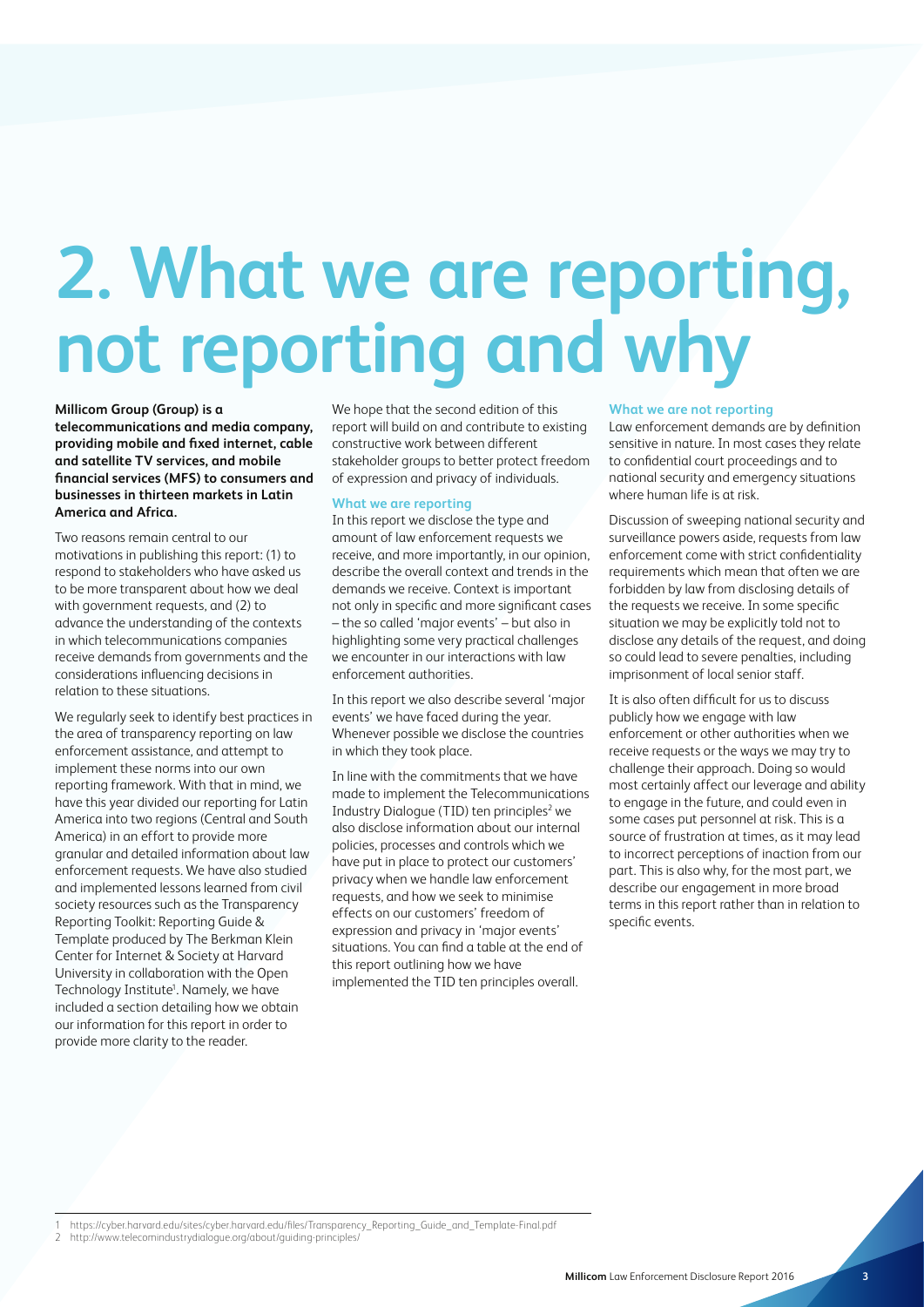We are not disclosing the numbers of government requests by country as some of our peers have done. The reasons for this are multiple. Disclosure in certain countries is legally forbidden. This is the case in three countries. Only in Tanzania does the law explicitly state we are allowed to publish aggregate numbers of requests we receive. In the remaining countries, the law is either not clear as to whether we are allowed to publish the numbers of requests we receive, or it explicitly prohibits publication.

We have conducted considerable internal risk analysis and debate about publishing country-specific numbers. We operate in some countries where publicly disclosing such numbers may put the safety of our employees at risk. This is not necessarily a risk from government but rather from criminal entities whom the requests concern. In some countries even beginning discussions with authorities regarding the disclosure of numbers might, in our risk/benefit assessment, lead to negative outcomes to our business and ability to promote more rights-respecting practices.

For these reasons, we have taken the decision to aggregate numbers of requests on a regional level in this report. This year we are splitting Latin America into Central and South America, which offers more granularity for the numbers as compared to previous years.

This year we also include information about the different types of communications services we provide in each country, our market position, as well as numbers of customers as these all affect the numbers of requests we receive and should be taken into account when trying to determine the extent of government surveillance activities.

We are finalizing reports about the legal frameworks governing government surveillance powers together with the law firm Hogan Lovells to cover all of our operating markets which are not yet covered by the Telecommunications Industry Dialogue legal frameworks resource<sup>3</sup>. We expect these to be published under the Creative Commons license by the end of Q1 2017. For this reason, we are not outlining specific laws by country as these will be included in the up-coming reports in much more detail.

#### **Definitions of different types of requests**

There continues to be no agreed or standardized definitions or ways to classify law enforcement requests across the ICT industry. Standardizing definitions is challenging given the multiple different jurisdictions and business models in our wider sector. At Millicom, we classify requests we receive into three distinct categories: requests for interception; customer metadata; and customer financial data (relating to the mobile financial services we provide). Some of our peers in the TID report in similar categories (see Table 1 for more detailed definitions of the three categories).

These three categories represent the great majority of requests we receive on a daily basis. All other types of requests, which fall outside of the definitions below, we report as 'major events'. We do not report on content take-down requests specifically as these are extremely rare in our markets, with the exception of legally mandated removal of access to child sexual abuse content in Colombia. Any other content take-downs are accounted for under major events in the 'other' category.

### $(\zeta(\zeta))$

This year we include information about the different types of communications services we provide in each country, our market position, as well as numbers of customers as these all affect the numbers of requests we receive and should be taken into account when trying to determine the extent of government surveillance activities."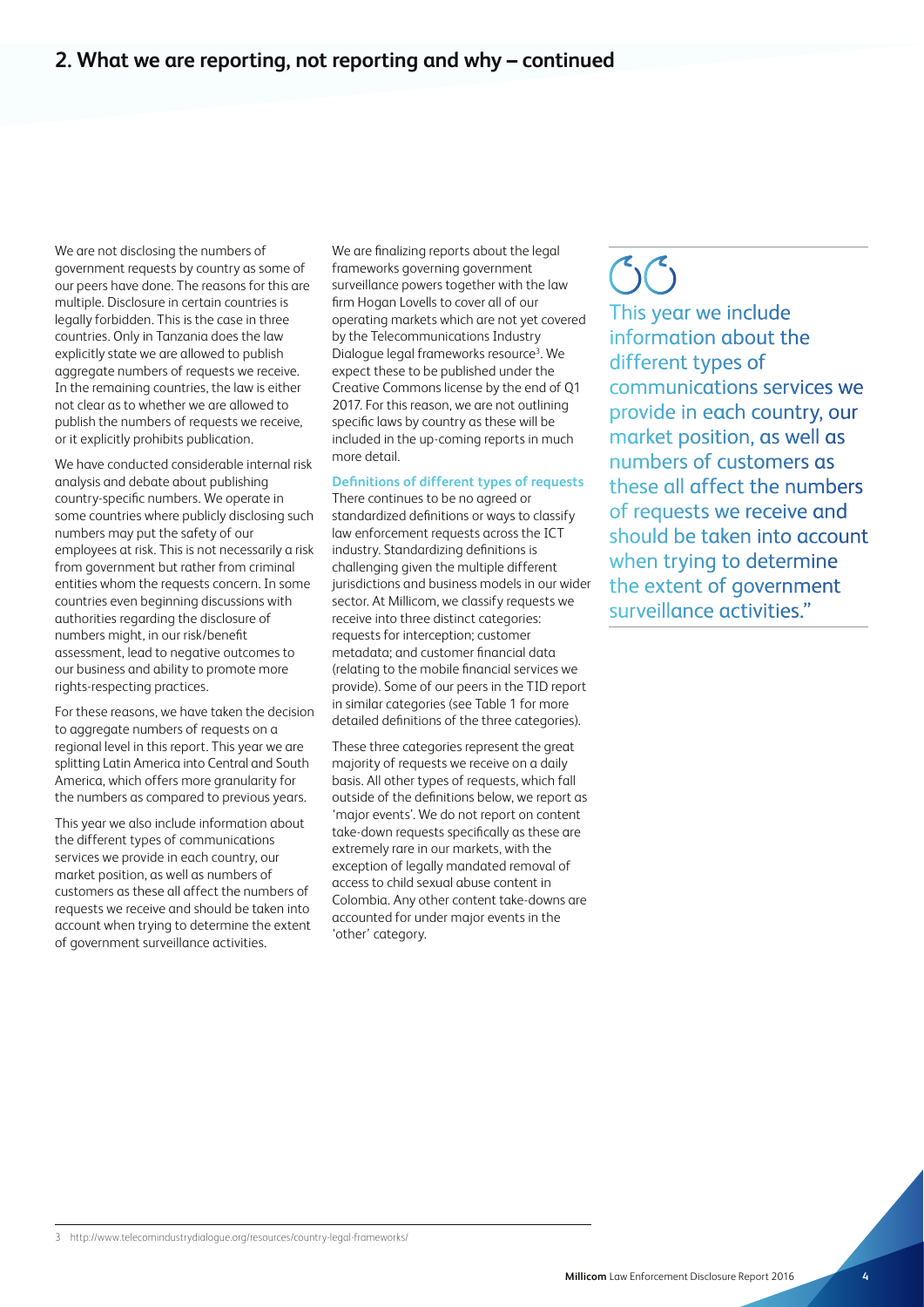#### **How we obtain the material we report**

The information on number of law enforcement demands we receive is reported to us by legal departments of each of our local subsidiaries. As prescribed in our "Global Guidelines on Law Enforcement Assistance", these legal departments are in charge of receiving and reviewing all demands for their legality before they are executed. They log each demand by date, type (see table 6), and requesting authority. This information is recorded in dedicated tools or entered manually to templates provided by the Millicom Group. When requests are legally justified, these same teams also provide the requested information to the authorities.

Information of major events is reported according to an escalation mechanisms defined in Millicom's "Major Events Guideline". Major events are reported by our local CEOs or other local senior management to a specific small group of regional and global staff.

The global Corporate Responsibility team collates and consolidates all of this information. The information about interception, metadata and MFS related requests are collected during our annual corporate responsibility reporting process through a dedicated tool, Enablon, where local legal teams enter total amounts of requests as well as evidence for their aggregated numbers.

Major events information is collected throughout the year and a log is kept of these events by the global Corporate Responsibility team. We are confident that all, or at least the great majority, of major events are now escalated to the Group to our cross-functional Lawful Interception Committee, comprising of senior managers from external affairs, legal, security, communications and compliance function; two years after the launch of our escalation process.

#### Table 1 **Definitions for three categories of requests**

| Requests for interception                                           | Interception of voice, SMS, fax and data traffic<br>(lawful interception) in real time, i.e. live<br>surveillance.                                                                                                                         |
|---------------------------------------------------------------------|--------------------------------------------------------------------------------------------------------------------------------------------------------------------------------------------------------------------------------------------|
| Requests for customer metadata                                      | Metadata such as CDR (call data records) or<br>IP addresses, SMS, email traffic, Internet<br>traffic information, or documents from cloud<br>services, or requests for location information<br>(physical/base station or GPS information). |
| <b>Requests for Mobile Financial Services</b><br>(MFS) related data | Information relating to the MFS services we<br>provide, such as confirming an individual is a<br>customer, transaction data and other account<br>activity. These requests do not always only<br>relate to financial crime.                 |

This is the first year that all of the numerical information relating to law enforcement demands was externally audited within our corporate responsibility reporting assurance carried out by EY. This makes us confident on the quality of the data we report, even when in most countries data collection is still managed through manual processes.

#### **Feedback**

We are keen to hear from, or work with, anyone who wants to promote open access and transparent and accountable processes for surveillance and security. We also welcome feedback on this report or these issues in general. Please contact CR@millicom.com or find our full contact details on our website.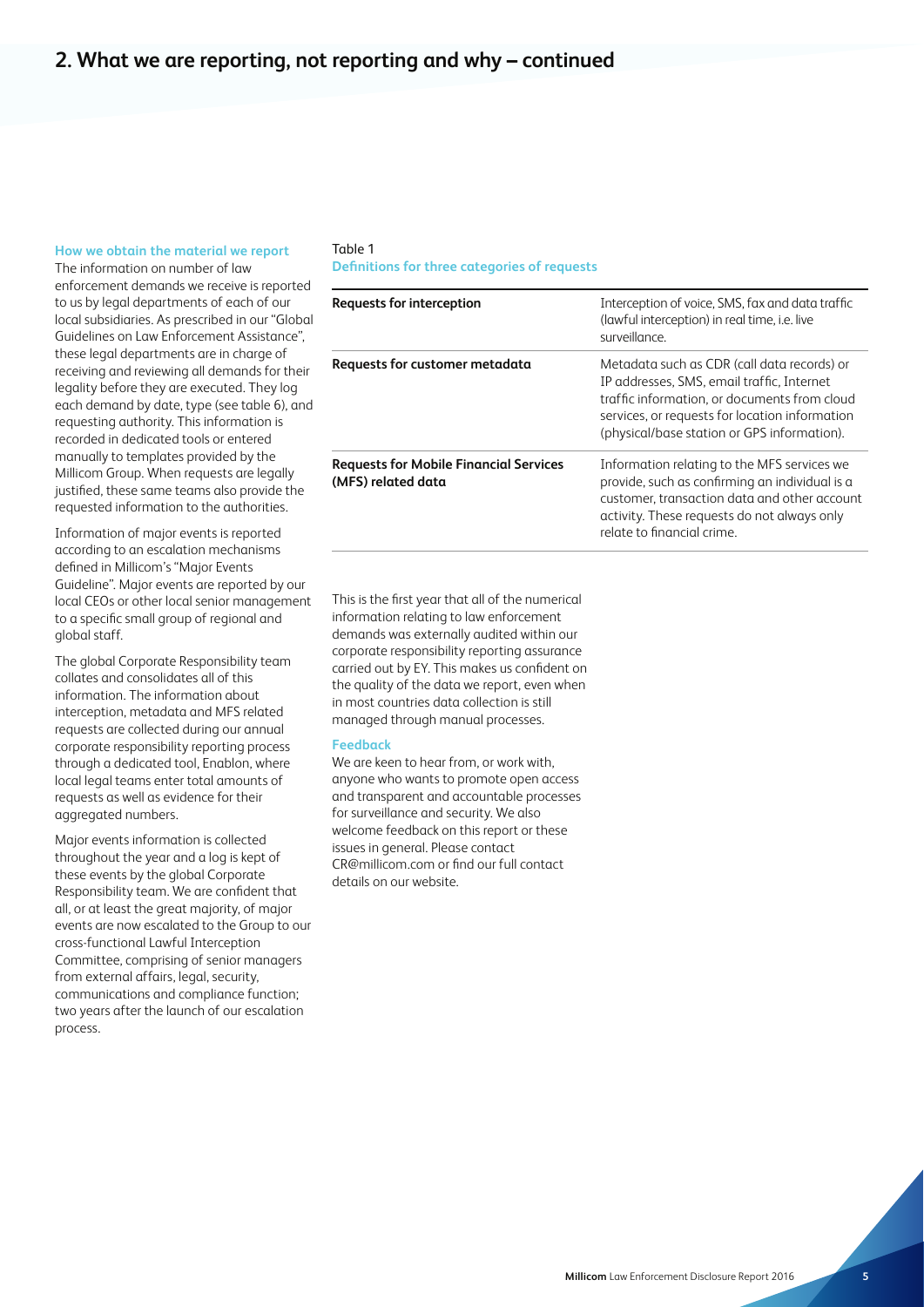## **3. South America**

#### **Overview**

Millicom has operated communications networks in South America for over 25 years. We provide a wide spectrum of services including mobile, cable and fixed line, as well as mobile financial services and B2B solutions, in three South American countries. During 2016, Millicom invested a total of \$961 million in the South and Central America regions combined to further develop our mobile and fixed communications networks and purchase further spectrum licenses. Both investments guarantee better bandwidths and quality of internet experience and allow more services and innovation to be built on top of this access.

We hold the top market position in mobile, cable and MFS in Paraguay, while we are generally the second or third biggest provider in Colombia and Bolivia. We are an important contributor to our markets, in terms of investment, taxes<sup>4</sup> and as a provider of employment and services (see table 2).

#### **Legal frameworks**

In Bolivia and Paraguay clear processes and requirements exist for judicial oversight over interception and customer metadata requests. In Colombia, much due to the long-lasting internal conflicts and war on drugs, the processes are significantly more complex – although judicial oversight does exist for initiation of interception. Information about the laws and procedures in Colombia is published in detail by the TID<sup>6</sup>.

In Bolivia, the use of interception is restricted to very exceptional circumstances in which we would receive court orders to activate lines.

#### Table 2

**Customers in South American region by business unit**

|               | Mobile    | Cable     | <b>MFS</b> |
|---------------|-----------|-----------|------------|
|               | customers | customers | customers  |
|               | 000'      | '000      | '000       |
| South America | 14.476    | 2.066     | 1.454      |

#### Table 3

#### **Customers, workforce and population in South America**

| Country  | Mobile<br>customers<br>'000 | Workforce <sup>5</sup> | Population <sup>7</sup><br>'000 |
|----------|-----------------------------|------------------------|---------------------------------|
| Bolivia  | 3.076                       | 2.718                  | 11,700                          |
| Colombia | 7.764                       | 24.918                 | 48.800                          |
| Paraguay | 3,635                       | 4.509                  | 7,100                           |

The procedures in Colombia mandate us to provide direct access to the authorities to our mobile network. There are regular audits to ensure we do not gain information about interception taking place, and strong sanctions (fines) are in place should we be found to do so. Hence, we have no information about how often and for what periods of time communications are intercepted in our mobile networks in Colombia. We also have a significant fixed network business in Colombia and for these lines we receive judicial orders which we review and assess, and open the line for interception to take place. Length of interception is defined at maximum six months in the law.

For customer metadata requests, we receive written orders in all three countries. We assess these requests for their legality before providing the authorities with the information requested.

In Paraguay, as in Colombia, the authorities mandate us to provide direct access to our mobile network. However, the procedures allow us to view the judicial order that is required for the authorities to initiate the interception and we are aware when interception occurs. We have the possibility to file a complaint before Supreme Court of Justice should we deem that the order or interception does not to follow the requirements defined in law.

4 We report income taxes paid by region in our Annual report 2016, page 23<br>5 Workforce accounts for both employees directly employed by Millicom and

Workforce accounts for both employees directly employed by Millicom and outsourced workers.

http://www.telecomindustrydialogue.org/resources/colombia/

The source for all population data in this report is the International Monetary Fund (IMF), 2015.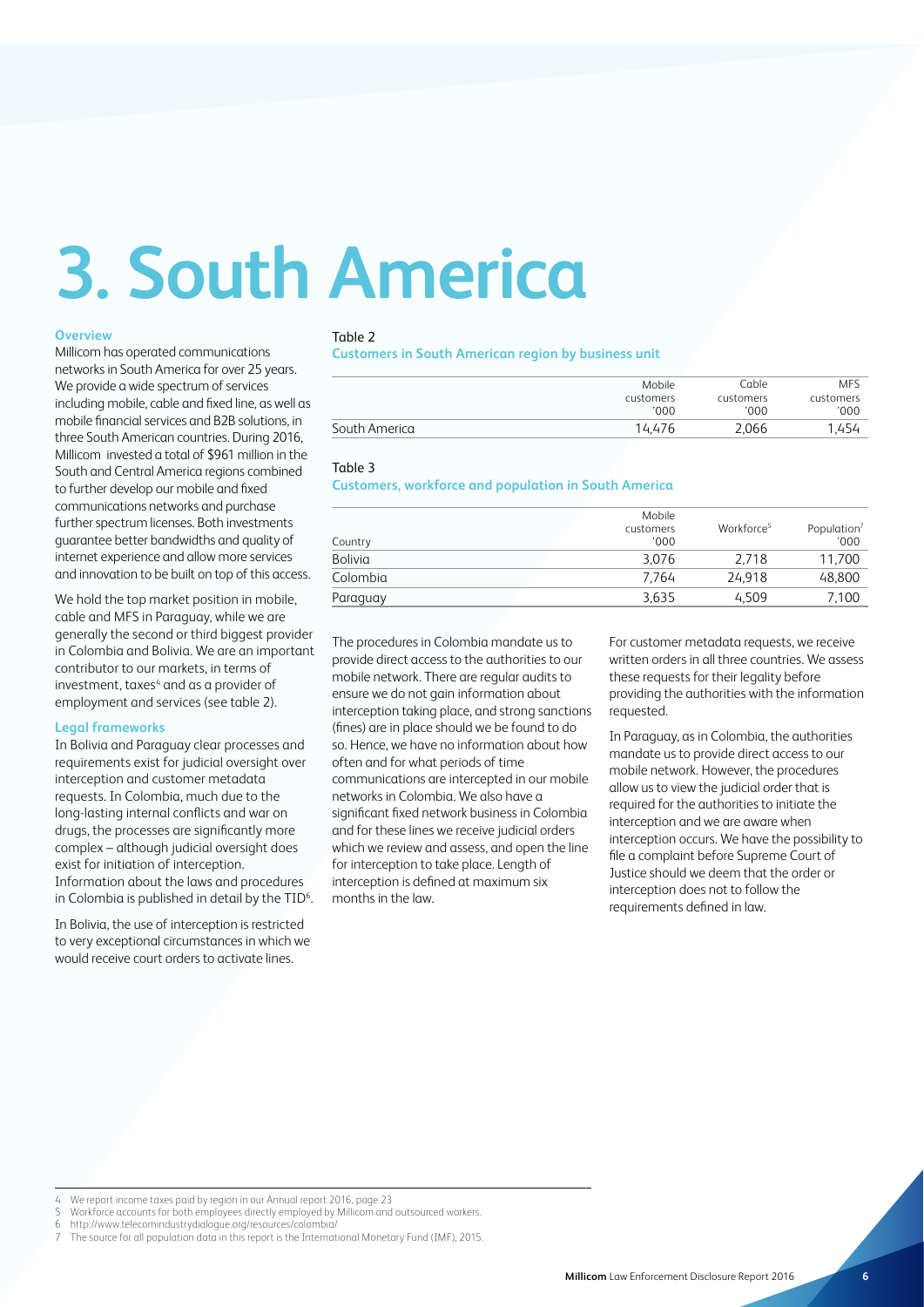#### Table 4 **Competent authorities**

|                | Authorities who can request<br>interception or metadata                                                              | Authorities who can issue orders for<br>interception     |
|----------------|----------------------------------------------------------------------------------------------------------------------|----------------------------------------------------------|
| <b>Bolivia</b> | Prosecuting attorneys, Unit of<br><b>Financial Investigations</b>                                                    | Judicial authorities                                     |
| Colombia       | The military, the police and the<br>Information and Financial Research<br>Unit                                       | Attorney-General's office, public<br>prosecutors, judges |
| Paraguay       | National Anti-Drug Secretariat<br>(SENAD), National Secretary for<br>Intelligence (SINAI), and Homeland<br>Secretary | Public Prosecutor's Office, Criminal<br>Courts           |

There has been a decrease in the level of requests we have received from law enforcement authorities across our markets in South America in 2016 compared to 2015."

#### **Requests from law enforcement in 2016**

As can be seen in table 5, there has been a decrease in the level of requests we have received from law enforcement authorities across our markets in South America in 2016 compared to 2015. It is worth noting that some of our countries in the region also have direct access, which means we are not notified of all instances in which customer communication is being intercepted.

The actual written request any operation receives counts as one request in the data tables. It should be noted that one request may ask for information on several individuals or several devices.

The requests are not 'equal' in magnitude. The great majority of the requests we receive are in the category of customer metadata. Most of these in turn are requests to confirm the identity behind specific phone numbers.

Some requests may ask for information of more than one customer's mobile phone records (calls to and from, cell tower location) during a specified time period or around a specific area. We have included more detailed information from one country to illustrate the types of requests relating to metadata we receive (Table 6).

### Table 5

#### **Requests from law enforcement in South America**

| South America | Interception | <b>MFS</b> | Metadata | Metadata<br>requests per<br>customer |
|---------------|--------------|------------|----------|--------------------------------------|
| 2016          | 111          | 73         | 22 521   | $0.103\%$                            |
| 2015          | 184          | 104        | 24.447   | 0.115%                               |

The number of requests that our local operations receive also depend on how many customers we have and our market position. In South America the percentage of metadata requests received per customer is 0.103%, which helps provide some context for comparisons against the figures we show for the Central America (0.099%) and Africa (0.028%) regions.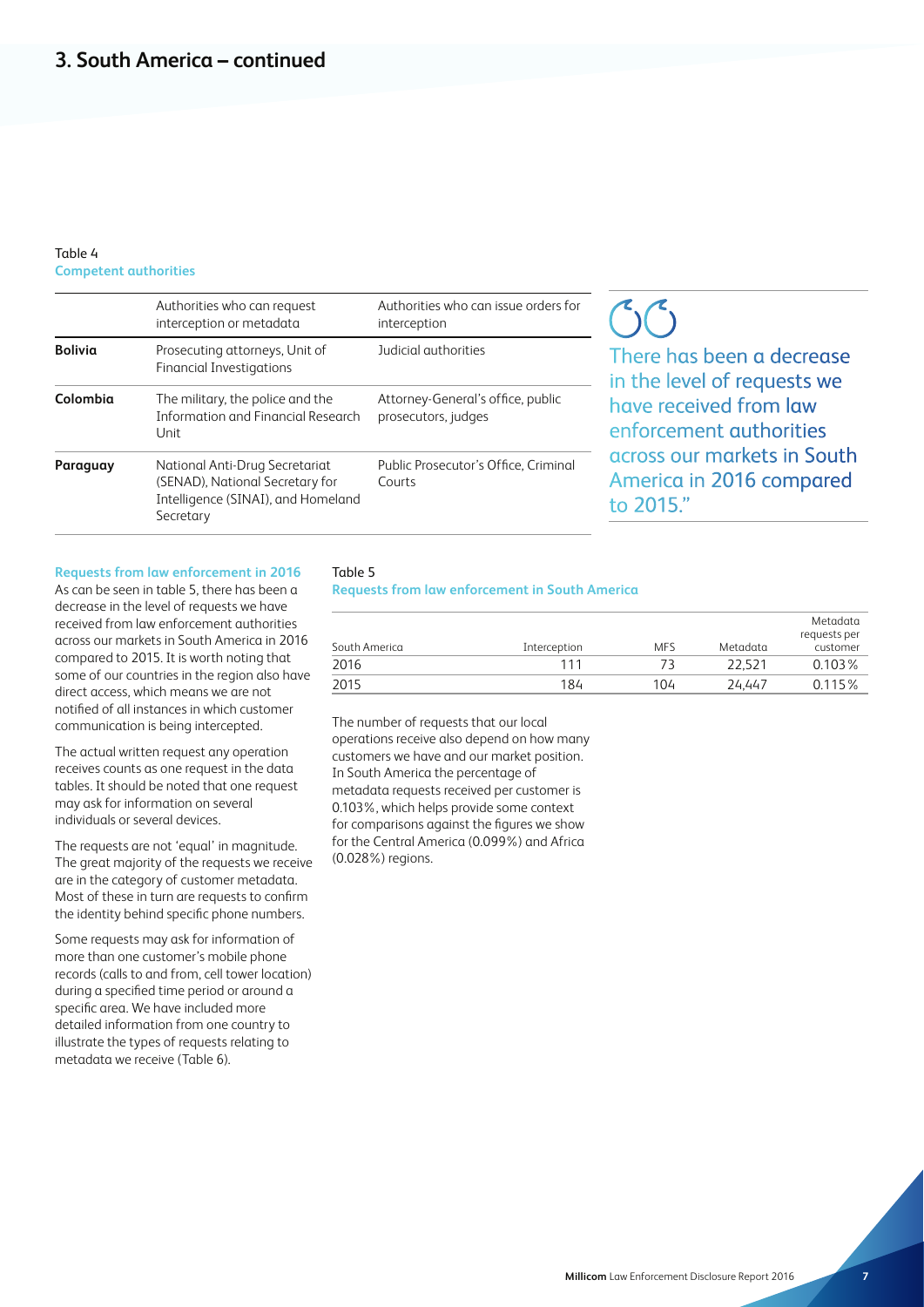#### **Types of requests relating to metadata received in-country**

The following information is a snapshot of what type of metadata requests were received in one of our local operations in South America during 2016.

Requests come from a range of actors; the Attorney General's Office, the National Police force and the country's judiciary were behind the majority of requests. These requests arrive with prior authorization by a relevant court or judge and are assessed for validity by our local legal team who accept or refuse the request accordingly.

#### **Rejected requests**

In countries that have systematically recorded the numbers of requests they reject, the number remains (similar to 2015) at around 3-4% of all requests. The most common reason for rejecting requests is that the authorities are not following due process and the requests lack the correct signatures and stamps, or on occasion are made by parties who, by law, are not allowed to make them or are made without the proper legal oversight.

#### Table 6 **Breakdown of customer metadata requests by type**

| Type                                            | Percentage of<br>total (January<br>$-$ Sept 2016) |
|-------------------------------------------------|---------------------------------------------------|
| Biographical details (owner of phone number)    | 59.44                                             |
| Call and event registers                        | 29.21                                             |
| Details related to potential acts of fraud      | 5.77                                              |
| Contract copies or originals                    | 4.09                                              |
| IP Address location                             | 0.78                                              |
| Coverage data and antenna locations             | 0.43                                              |
| <b>Blackberry PIN</b>                           | 0.20                                              |
| Requests to redirect emergency service calls    | 0.07                                              |
| PUK Code (code to unlock SIM card)              | 0.01                                              |
| Account information <i>i.e.</i> payment details | 0.00                                              |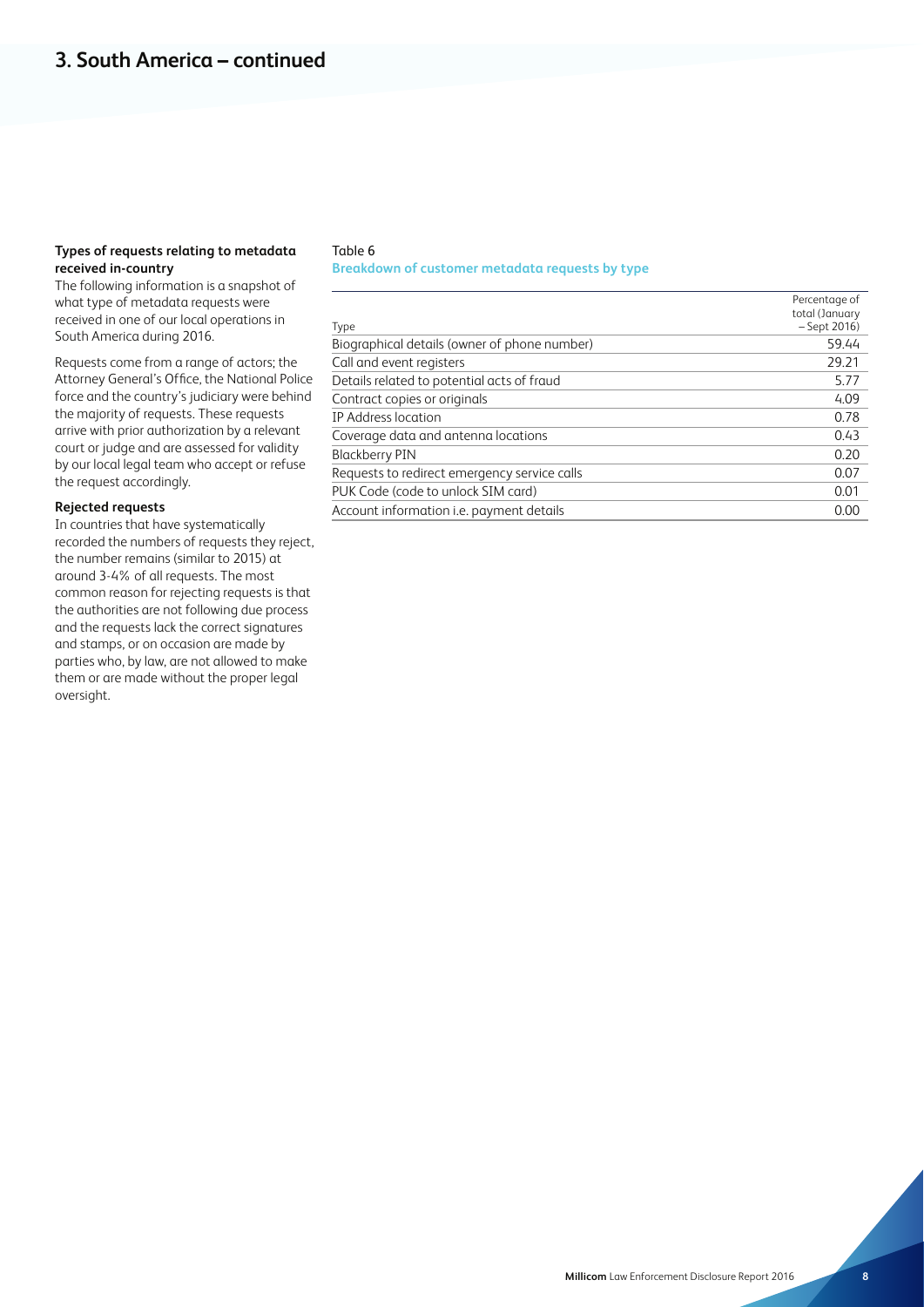## **4. Central America**

#### **Overview**

Millicom has operated in the Central America region for over 25 years. We provide a wide spectrum of services in five different markets, including mobile, cable and fixed line, as well as mobile financial services and B2B solutions. During 2016, Millicom invested a total of \$961 million in Central and South America regions combined to further develop our mobile and fixed communications networks and purchase further spectrum licenses. Both investments guarantee better bandwidths and quality of internet experience and allow more services and innovation to be built on top of this access.

We hold the top market position in a number of services across the region and we serve as an important contributor to our markets, in terms of investment, taxes<sup>8</sup> and as a provider of employment and services.

In addition to these four countries, we also have a small cable business in Nicaragua, for the moment only catering for enterprise clients.

#### **Legal frameworks**

Largely due to a challenging security environment of organized crime and drug trafficking related violence, governments in Central America have some of the most developed laws and technical requirements in place for surveillance of our markets.

In Costa Rica, where we operate fixed networks only, the number of requests are significantly lower than in other markets.

In Honduras and El Salvador, the law mandates direct access for the authorities to our networks. However, the laws in both

Table 7

**Customers in Central American region by business unit**

|                 | Mobile             | Cable             | <b>MFS</b>        |
|-----------------|--------------------|-------------------|-------------------|
|                 | customers<br>'000' | customers<br>'000 | customers<br>'000 |
| Central America | 17.529             | 1.034             | 2.247             |

#### Table 8

#### **Customers, workforce and population in Central America**

| Country     | Mobile<br>customers<br>'000' | Workforce <sup>9</sup> | Population<br>'000 |
|-------------|------------------------------|------------------------|--------------------|
| Costa Rica  | $N/A^{10}$                   | 708                    | 4,900              |
| El Salvador | 3,213                        | 1.377                  | 6,400              |
| Guatemala   | 9.468                        | 4.154                  | 16,300             |
| Honduras    | 4.848                        | 2,385                  | 8.600              |

countries specify authorities that can request interception and the actual interception orders can only be granted by the courts (see table 9). However, as access is direct we do not receive these orders nor have visibility to how often or for what periods of time interception takes place. In the case of El Salvador, the law also lists the types of specific crimes interception can be applied to in addition to other requirements. In Guatemala, interception also takes place under judicial orders, which we receive and review, and open the line for the period of time specified.

For customer metadata, judicial orders from the same courts are required in all four markets in Central America. We receive these requests, review them and provide the authorities with the information requested.

<sup>8</sup> We report income taxes paid by region in our Annual report 2016, page 23.

Workforce accounts for both employees directly employed by Millicom and outsourced workers.

<sup>10</sup> Millicom does not have mobile operations in Costa Rica, providing only cable and B2B services in which it is the market leader.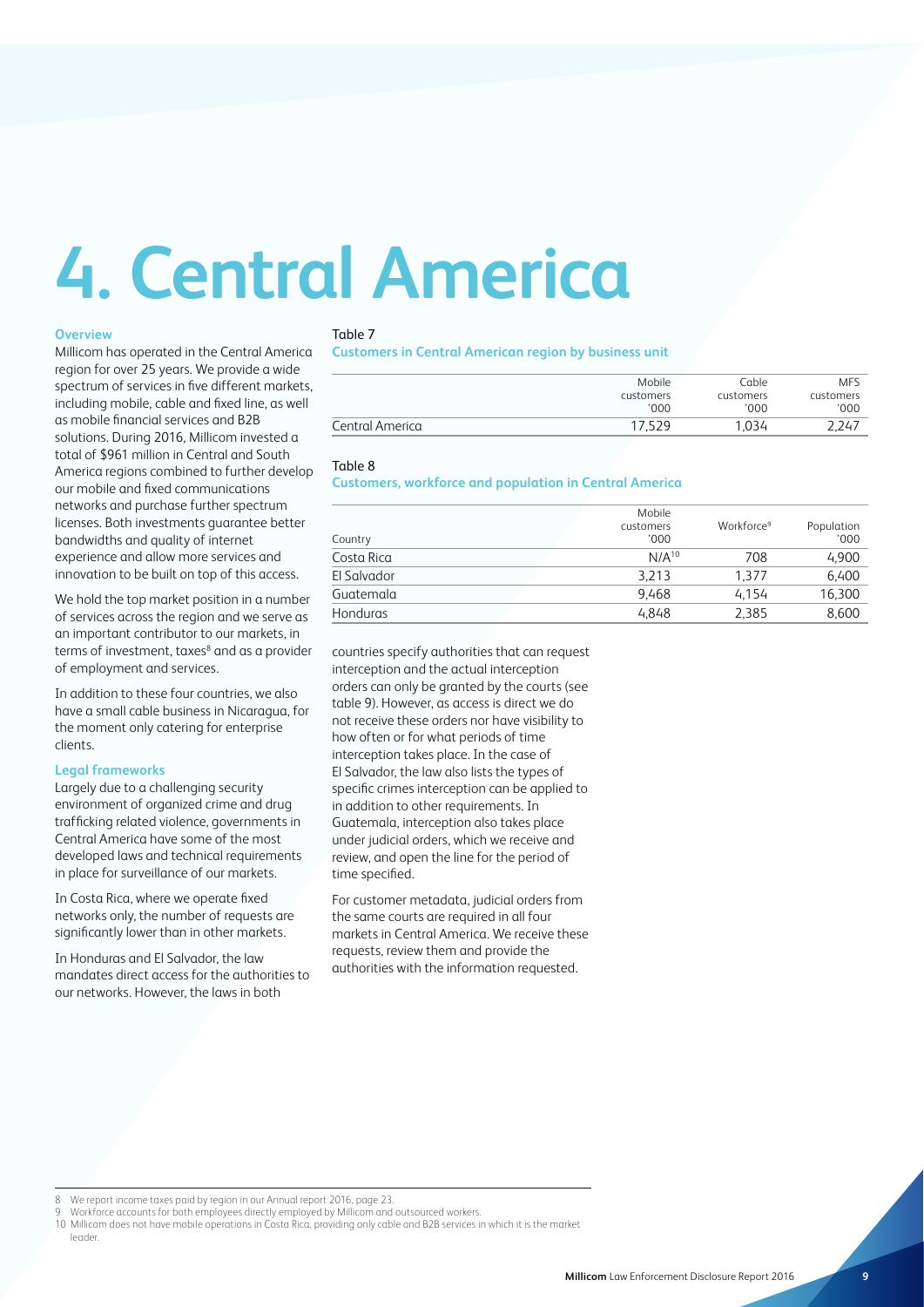In El Salvador and Honduras special laws exist mandating telecommunications operators to block signals in and out of prisons. Similar laws were in place in Guatemala until this year (see section 6 for a more extensive overview of prison signal blocking in the region).

As is the case in all of our markets, we are not compensated at cost for the resources we need to put or have in place for assessing and processing requests from law enforcement. In the case of Central America, given the challenging security situation in a number of countries, these resources are extensive and must be available to respond to requests at all times.

#### **Requests from law enforcement in 2016**

Comparatively to 2015, the level of requests we have received from law enforcement authorities across our markets in Central America has increased in line with a significant increase in efforts to tackle crime and violence in the region. Surveillance and customer data requests continue to underpin law enforcement authorities' efforts to combat serious challenges of organized crime in the region.

As can be seen in Table 10, metadata requests have nearly doubled, reflecting efforts in particular in one country to combat crime and corruption. The number of interception requests are not comparable to 2015, as we were not able to collect the number of interception requests in 2015 (and hence reported zero). MFS related requests continue to be a small proportion of the overall total but continue to grow in line with the expansion of this business segment.

#### Table 9 **Competent authorities**

|                 | Authorities who can request<br>interception or metadata                                     | Authorities who can issue orders for<br>interception   |
|-----------------|---------------------------------------------------------------------------------------------|--------------------------------------------------------|
| Costa Rica      | Prosecutor's Office, Judges and Tax<br>Authority                                            | Judges in Criminal Courts                              |
| El Salvador     | Attorney General's office                                                                   | First Instance Court of San<br>Salvador                |
| Guatemala       | Prosecutor's Office                                                                         | Judges of First Instance in Criminal<br><b>Matters</b> |
| <b>Honduras</b> | Prosecutor's Office, Attorney<br>General, National Investigation<br>and Intelligence Office | Criminal Court                                         |

#### Table 10

**Numbers of requests in Central America by category**

| Central America | Interception | <b>MFS</b> | Metadata | Metadata<br>requests per<br>customer |
|-----------------|--------------|------------|----------|--------------------------------------|
| 2016            | 816          | 194        | 16.758   | $0.099\%$                            |
| 2015            |              | 158        | 8.653    | 0.052%                               |

 $\binom{6}{1}$ 

Comparatively to 2015, the level of requests we have received from law enforcement authorities across our markets in Central America has increased in line with a significant increase in efforts to tackle crime and violence in the region."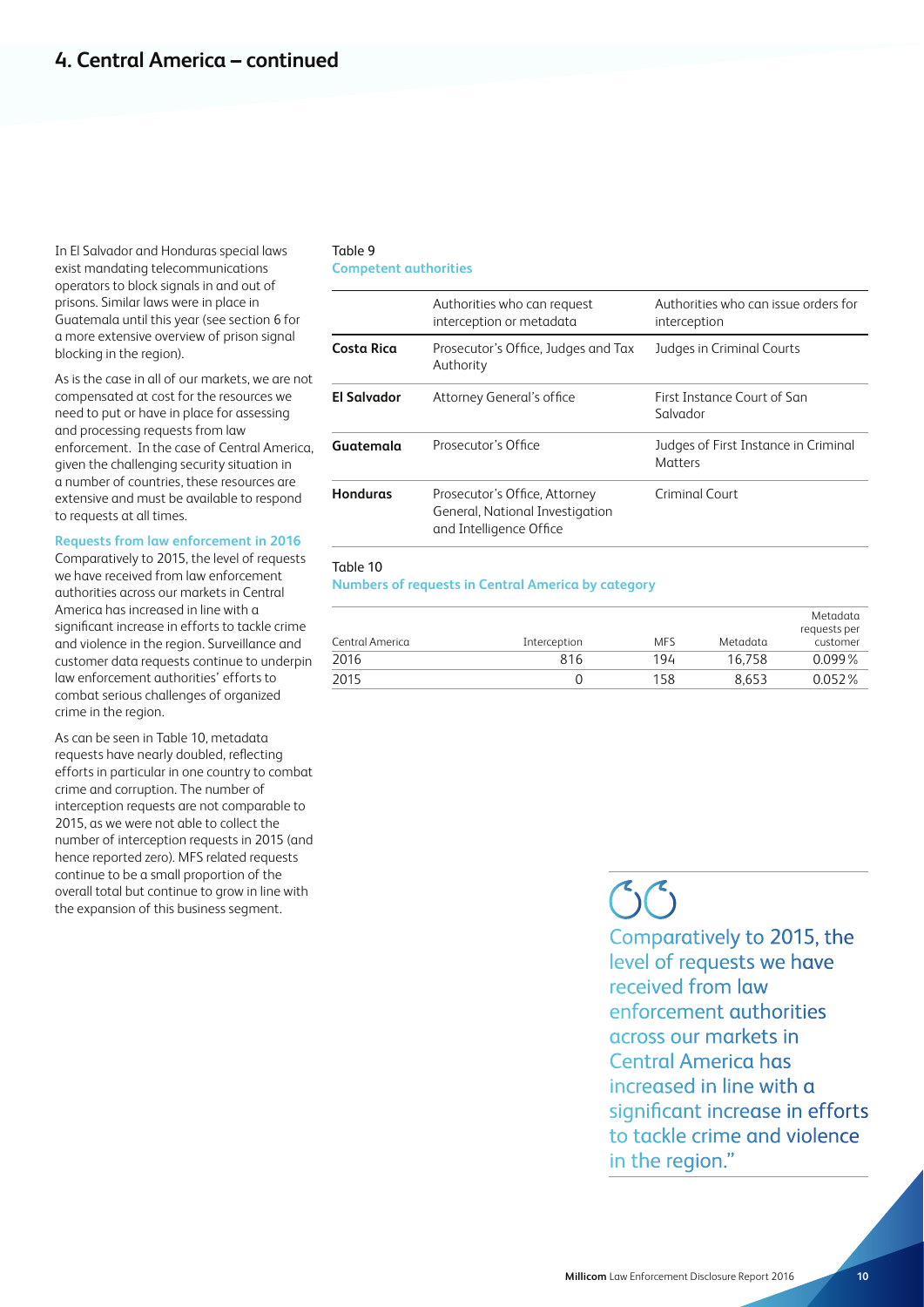## **5. Africa**

#### **Overview**

Millicom has had operations in Africa for close to 25 years. Today, we provide mobile, mobile financial services and B2B solutions in five different markets. During 2016, Millicom invested a total of \$160 million in the region to modernize and expand the geographical coverage of our mobile networks.

In 2016, Millicom sold its operations in the Democratic Republic of Congo (DRC) to Orange, and in Tanzania, Millicom acquired the operator, Zanzibar Telecom (Zantel). We are the market leader in Chad, while we are generally in second position in our other African markets. We are an important contributor to our markets, in terms of investment, taxes<sup>11</sup> and as a provider of employment and services.

#### **Legal frameworks**

Significant challenges exist with regards to overall clarity of laws, absence of legal oversight or separation of powers when it comes to laws around surveillance across the Africa region. This has also been highlighted by some recent research into legal frameworks and their application in the region by civil society organizations.<sup>13</sup>

Only one of our African operations could be said to have clear laws and processes on who is allowed to make requests for surveillance, customer data or service suspensions, as well as how and in what circumstances those requests may be made. As described in section 6 of this report, legal frameworks are in the process of developing across the region. This, coupled with challenges with rule of law and existing laws and processes being followed, makes determination of the legality of requests we receive challenging.

#### Table 11

**Customers in Africa region by business unit**

|        | Mobile<br>customers<br>'000 | <b>MFS</b><br>customers<br>'000 |
|--------|-----------------------------|---------------------------------|
| Africa | 24,681                      | 8,084                           |

#### Table 12

#### **Customers, workforce and population in Africa**

| Country                       | Mobile<br>customers<br>'000 | Workforce | Population<br>'000 |
|-------------------------------|-----------------------------|-----------|--------------------|
| Chad                          | 3,132                       | 447       | 11,900             |
| Ghana                         | 3,933                       | 674       | 27,400             |
| Rwanda                        | 2,966                       | 278       | 11,600             |
| Senegal                       | 3.646                       | 321       | 15,100             |
| Tigo Tanzania                 | 10,743                      | 1,056     | 50,600             |
| Zantel Tanzania <sup>12</sup> | 988                         | 215       | 50,600             |

Interception powers have been defined in law in all of our operating markets in Africa, but standards-based lawful interception installations were not in place in any of our markets at the end of 2016.

In all of our African operations the laws relating to emergency and national security powers of the authorities are broad. In essence this means that in emergency situations (which are themselves not clearly defined) the authorities are within their powers to ask for extreme actions from us, such as complete or partial shutdowns of services for any period of time. When national security powers are cited as reasons for such requests, strong sanctions for non-compliance will apply.

While some type of judicial oversight exists in most of our African operations for requests, in two countries the President can also order interception. In Chad, a law was enacted in 2015 to establish an Electronic Security and Certification Agency to oversee any interference to communications networks, including interception. This agency is yet to be established.

We report income taxes paid by region in our Annual report 2016, page 23

12 Zantel is a brand which operates on mainland Tanzania and the island of Zanzibar. We are required to report our subscribers separately from our Tigo brand from a regulatory perspective.

13 CIPESA: State of internet freedom in Africa [http://cipesa.org/?wpfb\\_dl=225;](http://cipesa.org/?wpfb_dl=225) PIN: [http://pinigeria.org/2016/wp-content/](http://pinigeria.org/2016/wp-content/uploads/documents/research/Digital%20Rights%20In%20Africa%20Report%202016%20%28HR%29.pdf) [uploads/documents/research/Digital%20Rights%20In%20Africa%20Report%202016%20%28HR%29.pdf](http://pinigeria.org/2016/wp-content/uploads/documents/research/Digital%20Rights%20In%20Africa%20Report%202016%20%28HR%29.pdf)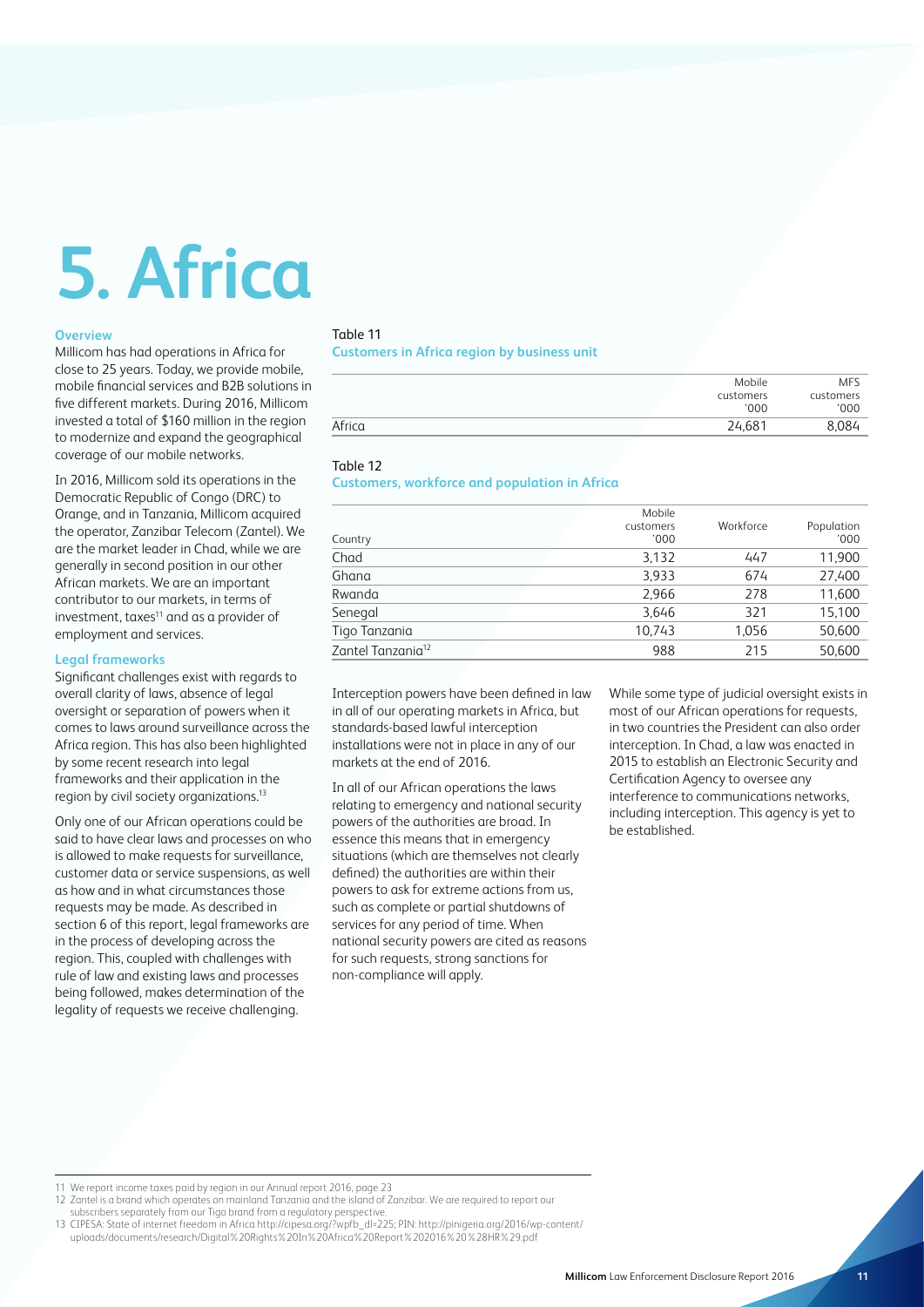In two of our markets, Ghana and Tanzania, we are mandated by law to provide the telecom regulator an up to date list of customer information on a regular basis. In some of the operations, the same regulators operate a traffic monitoring system, which monitors the network use information, i.e. numbers of calls, minutes and transactions – for tax auditing purposes (to tax our subsidiaries on these services).

#### **Requests from law enforcement in 2016**

The level of requests we receive from law enforcement authorities across our markets in Africa has remained relatively steady, with a slight increase in the number of metadata requests from the previous year. It should be noted that the 2015 and 2016 numbers are not directly comparable as 2015 includes requests in the DRC, while 2016 exclude these but include requests made to Zantel.

The increase to the numbers shown in Table 14 is mostly attributed to security efforts in the region, with particular concerns in one of our operations driving the increase in metadata requests. As can be seen from the table below, there has been a very slight decrease in the number of MFS related requests witnessed in 2016 compared to 2015, despite the business itself increasing in size.

#### Table 13 **Competent authorities**

|          | Authorities who can request<br>interception or metadata                                                                                           | Authorities who can issue orders for<br>interception |
|----------|---------------------------------------------------------------------------------------------------------------------------------------------------|------------------------------------------------------|
| Chad     | Prosecuting Attorney, National<br>Security Agency                                                                                                 | Judge <sup>14</sup>                                  |
| Ghana    | President, senior police officers with<br>the written consent of Attorney<br>General and Minister of Justice.<br>National Communication Authority | President. courts                                    |
| Rwanda   | Rwanda Defense Force, the<br>Rwanda National Police, and the<br>National Intelligence and Security<br>Service                                     | National Prosecutor                                  |
| Senegal  | Prosecutor, judge, police officer,<br>military authorities and the<br>telecommunications ministry<br>authorities                                  | N/A                                                  |
| Tanzania | Police officer with the written<br>consent from Attorney General,<br>Tanzania Intelligence and Security<br>Service                                | President, Courts                                    |
|          |                                                                                                                                                   |                                                      |

#### Table 14

**Numbers of requests in Africa by category**

|        |              |            |          | Metadata<br>requests per |
|--------|--------------|------------|----------|--------------------------|
| Africa | Interception | <b>MFS</b> | Metadata | customer                 |
| 2016   |              | 326        | 6.827    | 0.028%                   |
| 2015   |              | 354        | 5.326    | $0.018\%$                |

Legal frameworks are in the process of developing across the Africa region. This, coupled with challenges with rule of law and existing laws and processes being followed, makes determination of the legality of requests we receive challenging."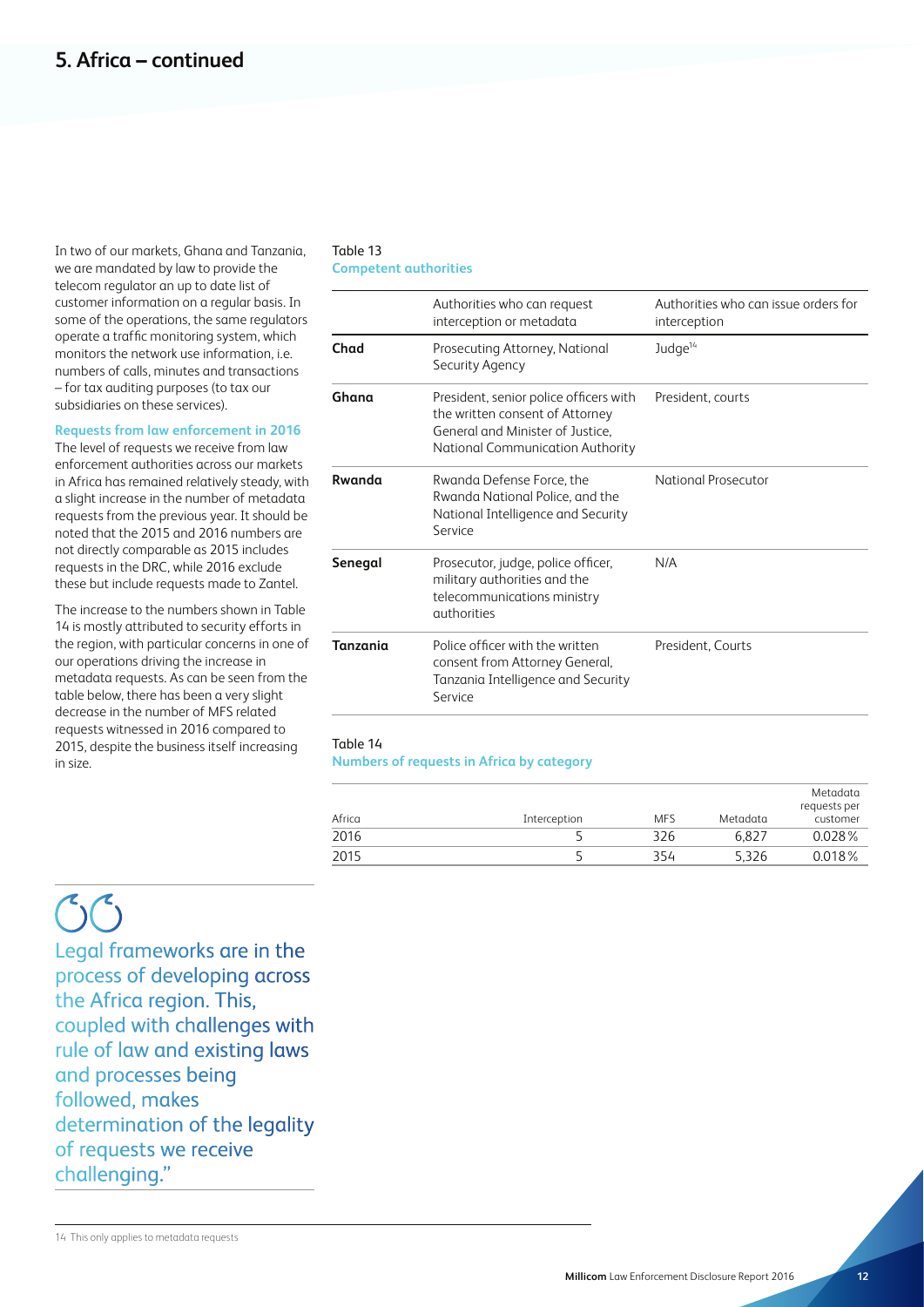# **6. 'Major Events' in 2016**

We call demands that fall outside of the three types of law enforcement assistance requests covered in previous sections 'major events'. All local operations are required to escalate these events to global management and take a number of steps in order to minimize the effect of such events on our services. You will find more details on this process in section 8 of this report.

The events described in this section are those that were reported to global headquarters in 2016.

Not all major events are demands from the authorities. We define major events to include requests for shut down of specific base station sites, geographical areas or entire network, service denial or restriction (SMS, mobile/fixed internet, social media channels), interception requests outside of due process, targeted take-down or blocking of specific content<sup>15</sup>, denial of access for specific individuals, significant changes relating to surveillance techniques or operational processes (how local surveillance laws are implemented in practice), significant changes to local laws relating to government powers of surveillance or data retention, or requests to send politically motivated messages to customers on behalf of the government.

In 2016, we had a total of 18 events falling into the definition of major events. This is similar to the figure we reported in 2015, which was 20. Eleven of the events were in Africa, four in Central America, and another three in South America. The events are broken down by type in Table 15.

As with law enforcement requests, there are no accepted standardized definitions for different types of major events or how they should be accounted for.

In Millicom's case, we count number of actual requests that have been made directly to us, or events that have involved our services. We count the event whether our engagement was successful in stopping it from happening or not. One request may include a shutdown of several different services, or request to shut down parts of the network in several different geographical areas. If we have been

#### Table 15

**Major events in 2016 by type**

| 8    |      |
|------|------|
| 2015 | 2016 |
|      |      |

demanded to extend a previous shutdown, we count this as a new request.

In practice this means that for example in the case of a request for the shutdown of cell towers around prisons in Central America, we count one request per country instead of number of prisons or cell towers that have been shut down.

We have clear guidelines for our subsidiaries on what to do when faced with major events, in addition to escalating the information to the global team for assistance. When describing some of the major events below, we are in most cases unable to describe the engagement we undertake to reduce the impact of these events to our customers' privacy or freedom of expression. We have, however, shared such information in different multi-stakeholder forums, some of which are described in section 9 on engagement.

#### **Shutdowns**

Decisions to challenge 'major events' that are direct demands to us are rarely simple. Given the broad powers that exist in many countries for national security situations, we would be seen breaking local law by challenging requests that rely on a legal basis. The sweeping nature of those laws can be questioned, but it can also be questioned

whether private businesses should engage in civil disobedience – and if so, who would determine in which cases this would be appropriate.

When we receive requests for shutdowns or service restrictions, we must consider direct consequences for our local management if sanctions defined by law are applied. Sanctions do not limit themselves to fines, but can in some cases also include imprisonment or removal of license to operate communications networks. These types of requests often happen during a particularly volatile time of civil unrest, which means we must also consider the safety of our entire staff as well as potential retaliation from the general public against our company and our visible assets, such as shops and base station sites.

<sup>15</sup> With the exception of blocking of child sexual abuse content, which in 2016 took place only in Colombia.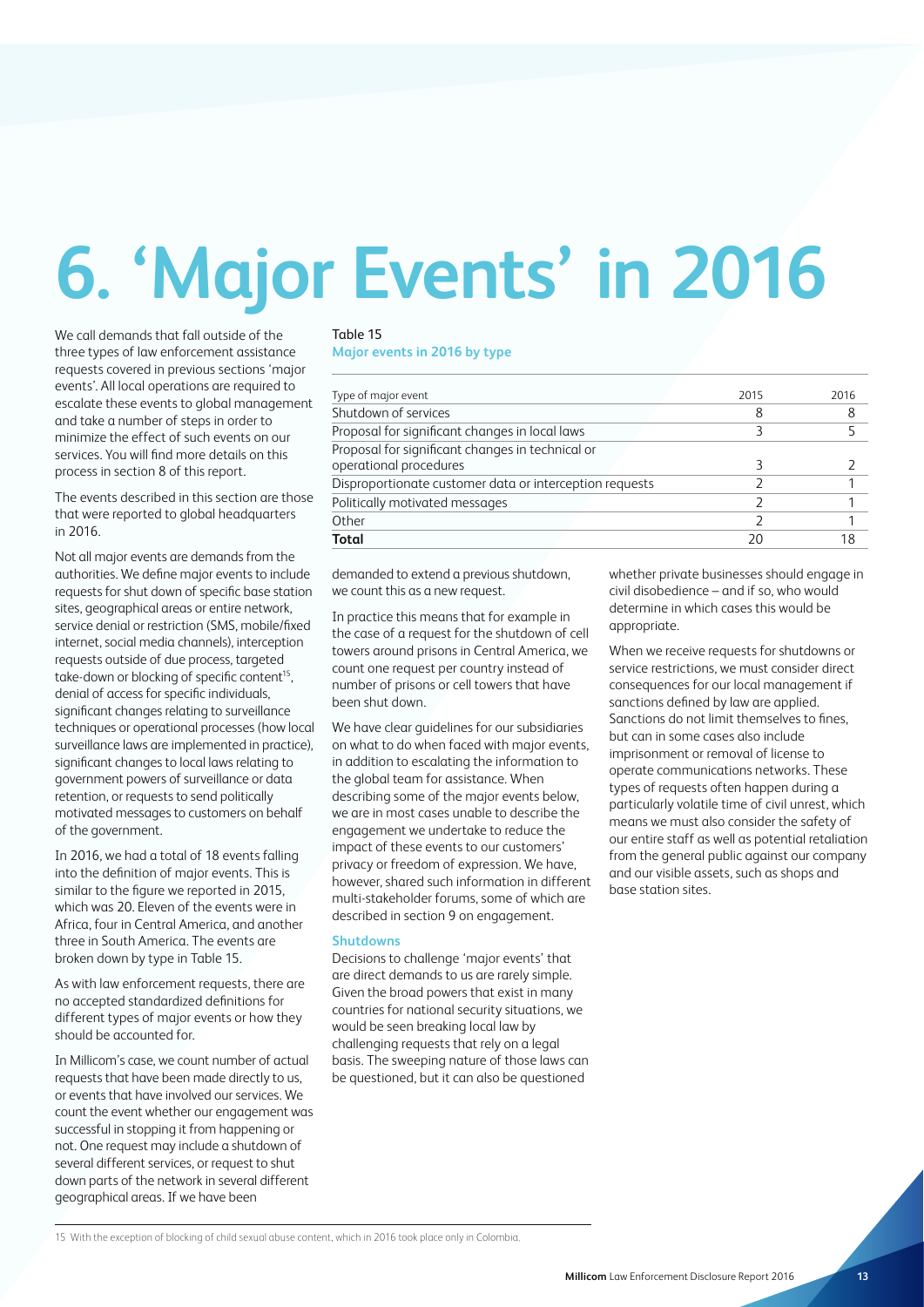#### **Shutdown of services in prisons in Central America**

Since 2014, authorities in El Salvador and Honduras have enacted laws that oblige all telecommunications operators to shut down services or reduce signal capacity in and around prisons, where the authorities suspect criminal gangs continue to operate by using cell phones that have been smuggled into the premises. Guatemala also enacted similar laws in 2014, but the relevant legislation was overturned in the Supreme Court last year. The issue remains under discussion, however, and similar debates are taking place in Costa Rica also.

In Central America, prisons are often located in central urban areas, which means removal of antennas, shutting down of base station towers, and installation of 'jammers' has an effect on the mobile service of populations living in the vicinity of the correctional facilities, and may disrupt every day activity, such as the use of ATMs. Sanctions for non-compliance with these law orders include substantial fines and even the revocation of licenses.

We continue to actively engage with the authorities and industry peers, focusing on finding alternative solutions that would address the issue in a way that does not affect the population living in the vicinity of prisons. These include everything from new network coverage design around prisons to third party solutions that work similarly to jammers to block signals in specific physical areas, to relocation of prisons outside of densely populated areas.

#### **El Salvador**

Due to the increase in extortions in El Salvador, an Anti-Extortion Law was approved in April 2015 under which any telecommunications signal inside prisons is prohibited. This legislation established daily fines of up to \$750,000 for non-compliance by a telecommunications operator. Furthermore, if five fines are given within one year, our license could be revoked.

A joint solution was informally agreed between operators and the telecommunications regulator, reducing the signal strength and activating existing blockers. This did not work efficiently, however, due to sabotage of the blockers by prison staff (under direct pressure from the gangs).

Violence in the country hit a peak in March 2016, and on April 1 the National Congress approved a Law on Special Measures allowing the government to take specific drastic measures in relation to at least seven prisons, if the signal was not blocked by the operators.

Because of this legislation, and at the request from the government, the operators had to shut down their base station towers, not only near the prisons, but also in surrounding areas, leaving a large part of the population in these areas without a service.

Immediately after the government enforced these extraordinary measures, we informed our customers about the shutdowns and their possible implications on our service, explaining that we are obligated to comply with the measures relating to national security efforts.

Currently all of the telecom operators in the country are working jointly with the government to try to find a joint technical solution to reduce or minimize the impact to service of customers near the prisons.

#### **Honduras**

On September 2015, the National Congress of Honduras passed a law establishing an obligation for telecommunications operators to block any telecommunications signal reaching the country's prisons.

The sanction for non-compliance is approximately \$420,000 for the first instance, while the second is approximately \$840,000, and termination of the license is the sanction applied to the third instance of non-compliance.

### $\zeta(\zeta)$

All telecom operators in El Salvador are continuing to work jointly with the government to try to find a joint technical solution to reduce or minimize the impact to service of customers near the prisons."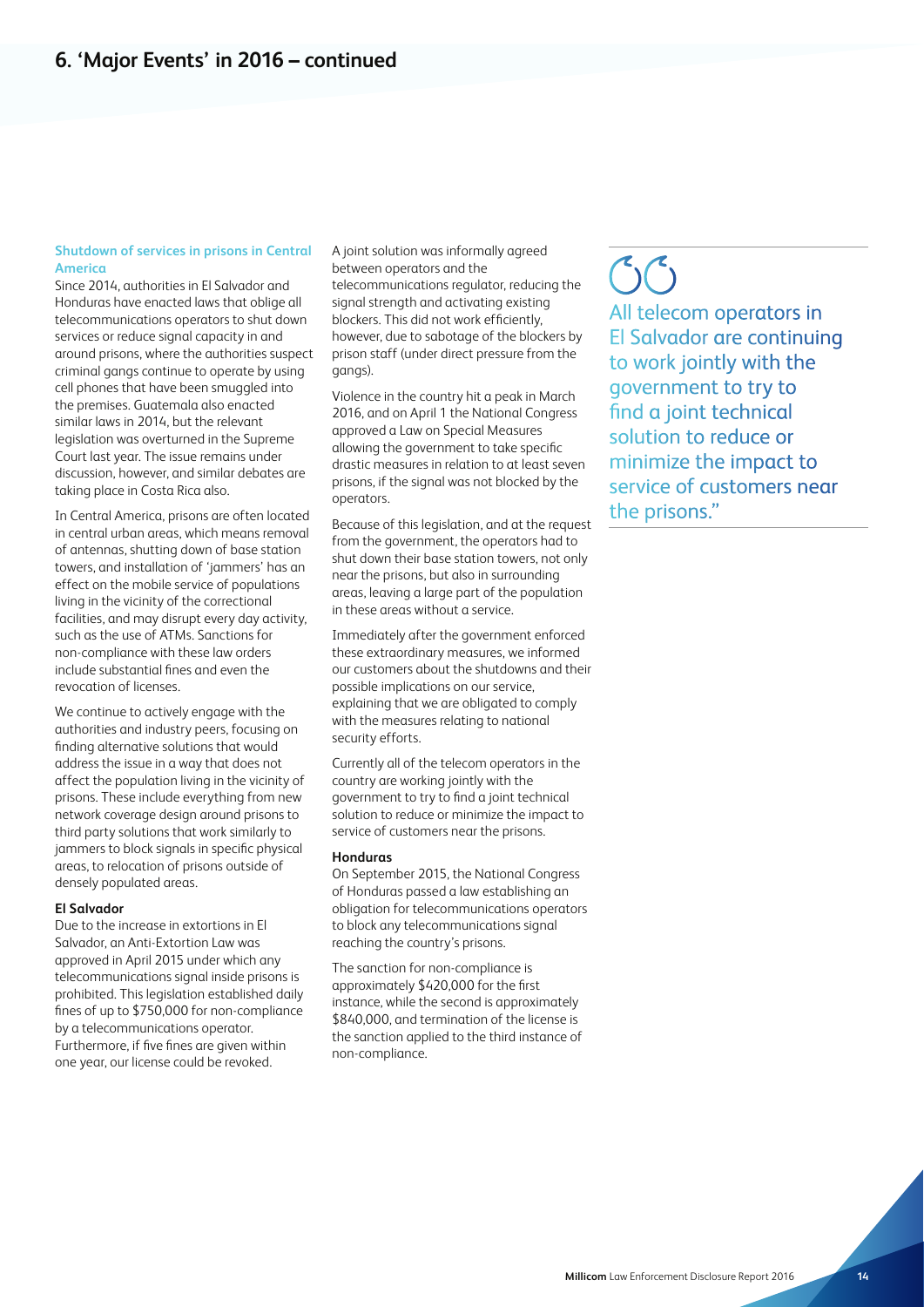In 2014, several antennas were turned off to comply with the law, which meant that many of our customers in large cities were left without service given that most prisons are located in populated areas. Although several different solutions have been implemented, we have not been able to find a solution that would circumvent the guards' ability to turn off jammers or stop cellphones entering the facilities.

In 2016, we had to extend signal blocking to three additional prisons and improve the effectiveness of the previously installed jammers. The Honduran telecommunications regulator, CONATEL, sent a written notification to announce the start of a sanctioning process after running tests at one of the prisons, where they had detected a signal permitting successful outgoing calls.

We continue to work together with the industry and the government to find a joint suitable technical solution that would not require blocking wider telecommunications signals nor would result in the imposition of sanctions for telecommunications companies.

#### **Shutdowns in Africa**

In 2016, as has been extensively covered in the media,<sup>16</sup> there were several governmentmandated disruptions to internet access and different social media. In our operations, the most extensive restriction took place in Chad during the election weekend in April, followed by a social media ban lasting several months. In March, the authorities ordered telecommunications providers to block access to Facebook, citing national security provisions of the law. The shutdown lasted 72 hours.

#### **Informing customers of shutdowns**

In our emerging markets, services are predominantly pre-paid and our customers interact with a large distribution base that consists of individual entrepreneurs and small convenience stores. We meet with our sales force daily when they are informed of new promotions, products or other issues of relevance. This means we are able to carry messages to our customers through our sales force, even when services are affected.

We always do our best to make it clear to our

customers that we are dealing with a situation beyond our control. It is our experience that in most cases our customers are aware why services are not available.

#### **Proposals for significant changes in**

**operational procedures or local laws** In all instances of proposals for changes in law enforcement procedures, we were strictly prohibited by local laws to disclose details of proposed changes as these relate to operational procedures of law enforcement assistance. These processes define how local laws regarding such assistance are implemented in practice and detail how day to day requests from law enforcement are made and handled.

There have been several developments around local legal frameworks in both of our regions.

Whenever laws are developed with an open and consultative process, we proactively engage with the authorities. The most common feedback we give to legislators is for establishment of judicial oversight, promotion of proportionate and necessary measures, and the importance of being as narrow, clear and detailed as possible regarding which authorities are allowed to make requests under the law, and what the requirements are in terms of response from us. We also often find that legislators struggle with understanding the role and limitations of different players in the ICT ecosystem and may hence assign requirements to telecommunications companies that can only be carried out by providers of specific internet services.

We also disagree that telecommunications operators should bear the cost of implementation of technical and operational measures for interception, as is frequently proposed by governments. In our view, as such requirements are typically very costly and do not benefit mobile operators, and also in order to encourage the proportionate use of such powers, the cost should not be borne solely by mobile operators.

#### **Tanzania**

In April 2015, Tanzania adopted a new Cybercrime Act 2015, which was immediately criticized by human rights groups, particularly

 $(\zeta(\zeta))$ We often find that legislators struggle with understanding the role and limitations of different players in the ICT ecosystem and may hence assign requirements to telecommunications companies that can only be carried out by providers of specific internet services."

#### 16 See: https://qz.com/696552/more-african-countries-are-blocking-internet-access-during-elections/

https://rsf.org/en/news/media-obstructed-during-chads-presidential-election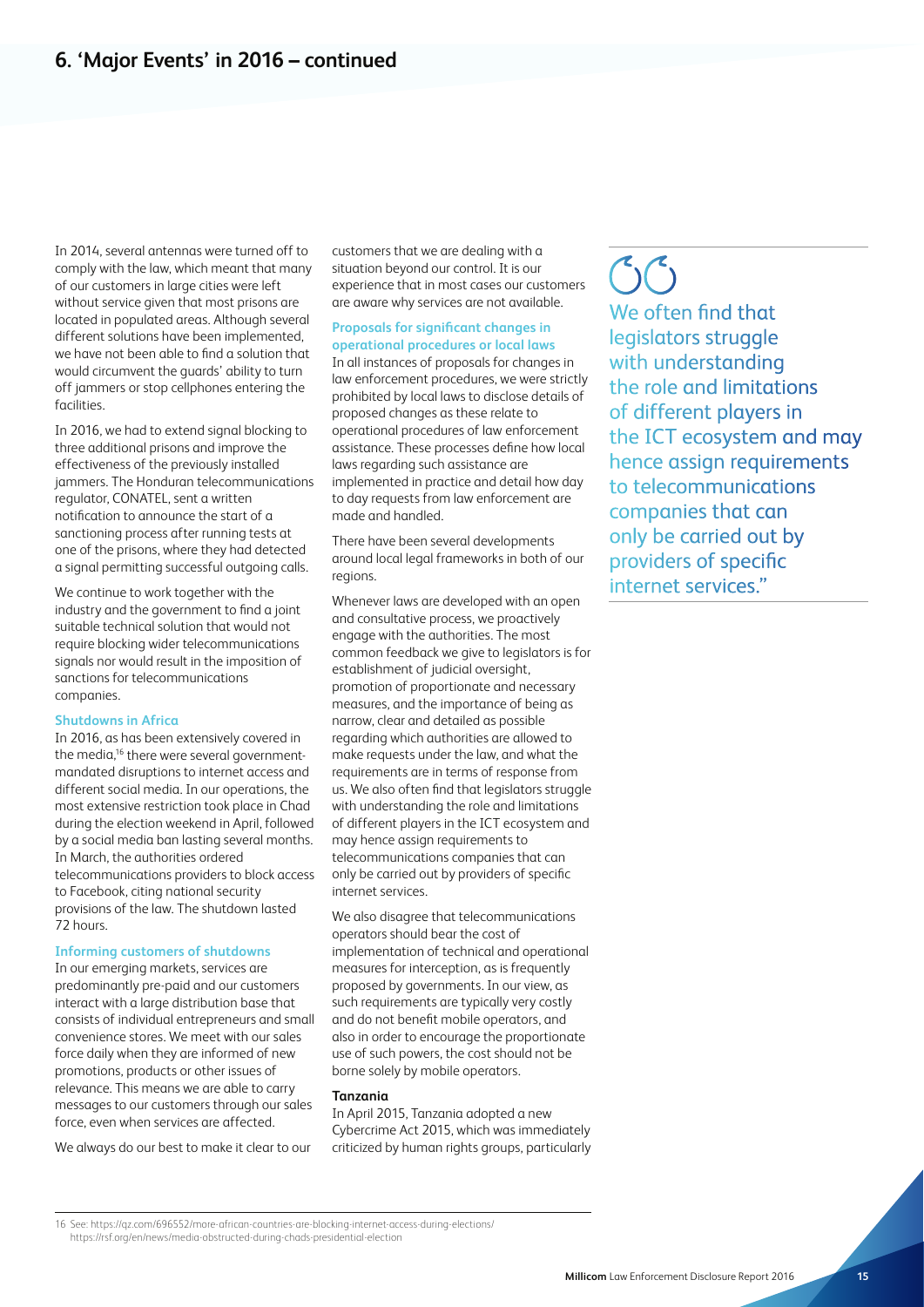relating to Article 16 which forbids "publication of false information". The government had agreed to carry out a review of the Act as a result, but to our knowledge this has not yet taken place. Instead, in 2016, the government has begun enforcing Article 16.

In 2016, the telecommunications regulator of Tanzania enacted Cybercrime Act Regulations outlining more clearly the legal obligations of service providers such as Tigo and Zantel with regards to the Cybercrime law. The regulation includes obligations to provide customer metadata information to competent authorities as well as data retention requirements for 12 months. These regulations also describe obligations for take-down of content that 'infringes on the rights of individuals'. There is, however, a recourse for providers such as Tigo and Zantel to challenge take-down requests on legal grounds. So far, we have not received any content take-down requests based on this new regulation.

#### **Ghana**

At the end of 2015, the Ghanaian government introduced a proposal for a new Interception of Postal Packets and Telecom Messages Bill. Tigo in Ghana has submitted extensive comments to the bill in 2016 jointly with the industry. The bill has also received feedback from civil society and opposition parties, who have criticized Parliament for a short consultation period. Due to the large amount of feedback on the proposal, as well as 2016 being an election year, the Bill was not voted on in Parliament in 2016.

#### **Paraguay**

In July 2016, the Paraguayan government introduced a law for mandatory parental controls to be provided by ISPs providing access to the internet for families with children. There are several open questions relating to how the law will be implemented, which may have important human rights implications and which we are following up, such as whether it would apply also to internet cafes and free public wifi spots, as well as who provides the filters.

#### **Disproportionate requests**

Costa Rica in 2016 introduced a new resolution that allows the Ministry of Treasury (in charge of taxes) to request the country's internet service providers to provide their entire customer data base to the Ministry - including name, ID number, address, service contracted and telephone

number. The reason for the measure has been cited as controlling tax revenue and possible tax evasion.

Our local subsidiary appealed the resolution as disproportionate after we received the first request for our customers' information. The Ministry of Justice rejected our appeal, forcing us to comply with the request. We are still considering challenging the resolution in a higher court. As we finalize this report, discussion is under way with the Industry Chamber on the practical process of sending this information, focusing on the importance of keeping the information secure.

#### **Politically motivated messages**

There are cases where our services may be used for political purposes. At the end of December 2016, our customers in Paraguay received messages about the possible re-election of the sitting President, who is currently serving his last constitutional term. There was a strong reaction in the media and our Tigo subsidiary was accused of spreading political propaganda. The reality of the matter was that the message was sent by a client of a company to whom we have sold SMS advertising space and without our knowledge of the content. We are now examining arrangements highlighted by this case and the need to introduce new internal guidance for these types of services to avoid such events in the future.

### $\bigcap$

In Costa Rica, our local subsidiary appealed the government request for our customers' information as disproportionate. The Ministry of Justice rejected our appeal, forcing us to comply with the request. We are still considering challenging the resolution in a higher court."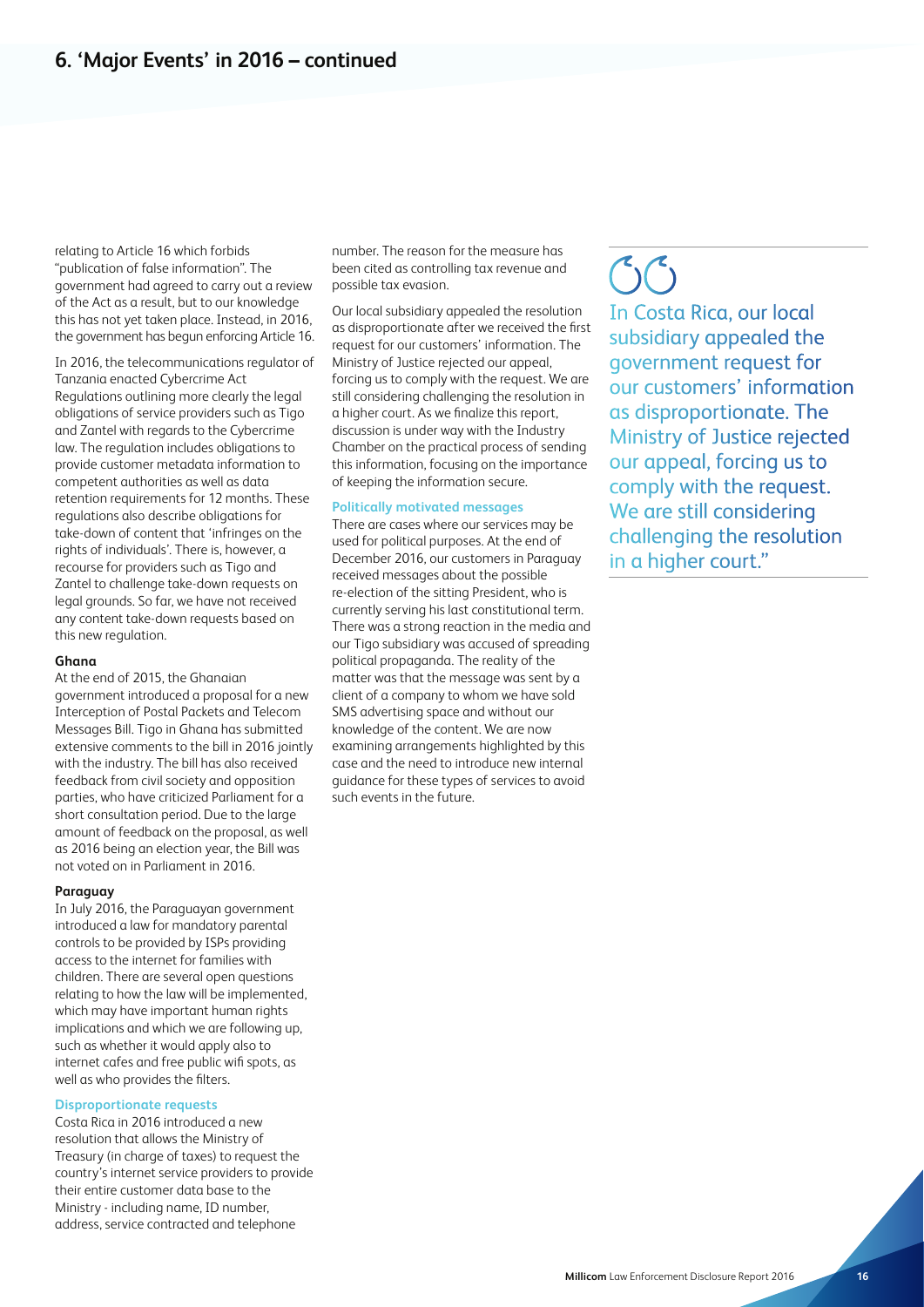# **7. Trends and priorities for 2017**

**Trends in our operating environment**  In 2016, the number of major events remained at the same level as in 2015 in our markets. There was an increase in proposals for laws relating to surveillance and cyber security. This is a trend we expect to continue in 2017, as many governments are seeking to understand how new technologies can help them in their national security efforts.

Political and other events in our markets naturally impact developments relating to privacy and freedom of expression. In this respect, it has been another tumultuous year in many of our markets in 2016. As previously mentioned, organized crime and related gang violence continues to be a significant issue in Central America. A crack-down on corruption continued in Guatemala following the ousting of the president in 2015 and spilled over to Honduras, to an extent. Africa has experienced an increase in terrorist incidents. Chad continued to engage militarily against Boko Haram. Presidential elections were held in two of our markets in 2016: Chad and Ghana. A further two will take place in 2017 – in Rwanda and **Honduras** 

In our markets the number of shutdowns remained at the same level as the previous year and continue to be more common in Africa than Latin America. The trend we are seeing is to move towards more "surgical" shutdowns rather than wider shutdowns of the entire network, which would draw further international attention. Shutdowns are most frequently requested for basic SMS messaging services, or for popular social media services such as Facebook, Twitter,

Viber and WhatsApp – rather than for the whole internet or base station sites in a specific geographic location. This year we also received a request for the first time for throttling of services, showing developing sophistication in applying restrictions to access.

Despite a strong declaration on freedom of expression and the internet against shutdowns by the UN special rapporteurs and signed by the African Commission on Human and Peoples' Rights, shutdowns appear to be increasing in the region. Complete or partial shutdowns took place in several other African countries where we do not operate, and this trend is likely to continue across Africa in 2017.

Concurrently, there has been a very positive trend of multi-stakeholder collaboration and strong statements against shutdowns – including the one we signed jointly with the TID and GNI<sup>17</sup>. We have been sharing our experiences of shutdowns in several forums also in 2016. Great work has been done on the economic impacts of shutdowns this year18, and initiatives such as #KeepItOn campaign by Access Now<sup>19</sup> are aggregating information about shutdowns and building awareness. This is a topic we have discussed on several occasions with our peers in the TID, sharing best practices.

We hope that with our membership in the Global Network Initiative, we are able to discuss ways in which internet companies that are often the target of these shutdowns may join us in engagement on the ground with governments to stop these practices.

#### **Capacity of local law enforcement**

Many requests we receive outside of the due legal process appear to be the consequence of lack of comprehensive understanding of the laws themselves by certain law enforcement officials. Equally, the lack of capacity and capability (resources and knowledge) of local law enforcement in understanding the ICT ecosystem and/or having access to the latest cyberinvestigation methods, lead to our operations receiving requests that we are unable to carry out or that are disproportionate to the issue the authorities are trying to solve.

A common example of requests we receive but are not able to carry out, are requests for content that we do not hold, e.g. from social media services such as WhatsApp or Facebook. Such data is held outside of the requesting jurisdiction, and complex mutual legal assistance treaties make it very difficult for local law enforcement agencies in country to promptly retrieve it.

<sup>17</sup> https://www.globalnetworkinitiative.org/news/global-network-initiative-and-telecommunications-industry-dialoguejoint-statement-network-and

<sup>18</sup> See study by Brookings "Internet shutdowns cost countries \$2.4 billion last year"

https://www.brookings.edu/research/internet-shutdowns-cost-countries-2-4-billion-last-year/

<sup>19</sup> https://www.accessnow.org/keepiton.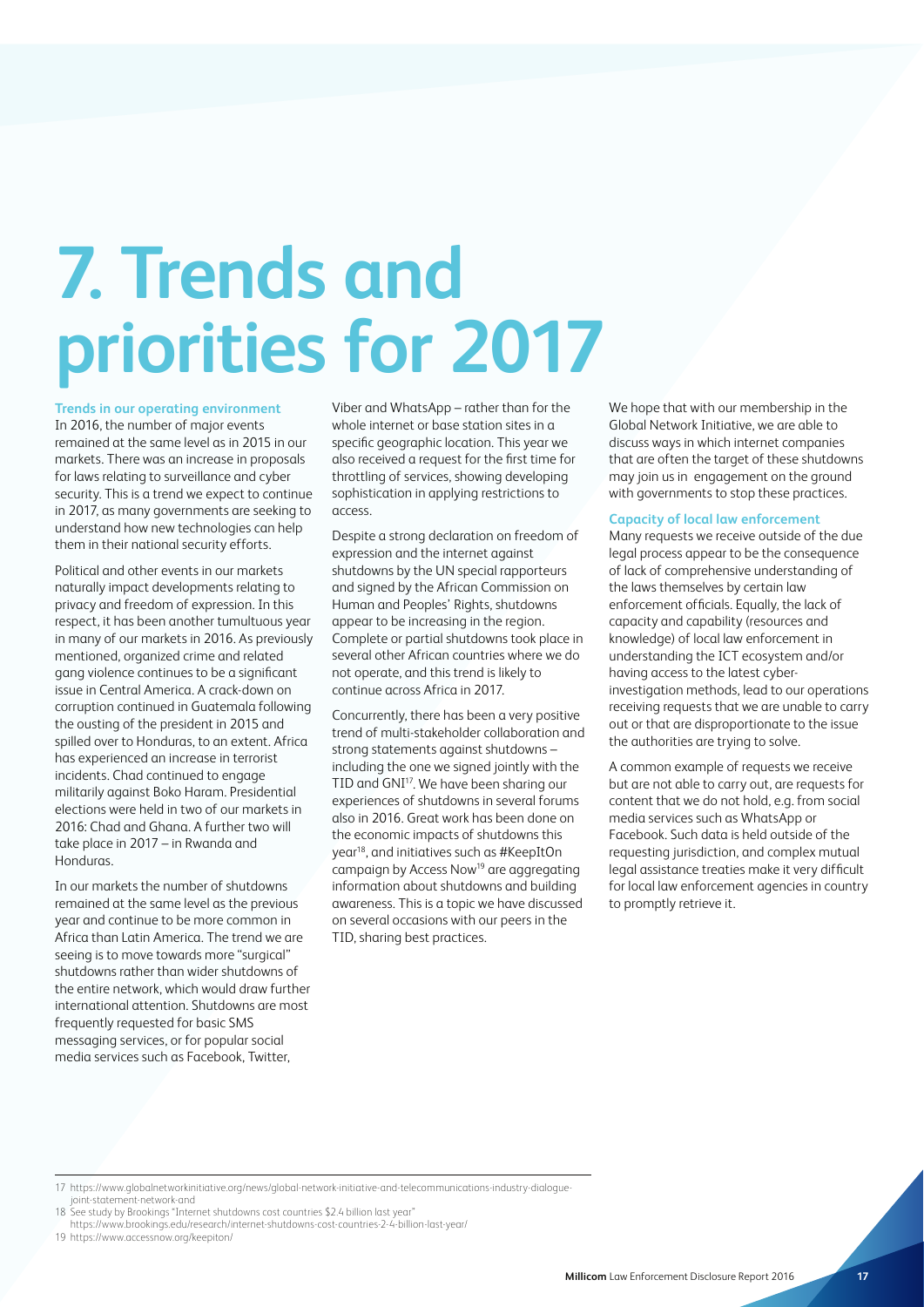#### **Advocating for clear laws**

Clear laws and processes are crucial tools for telecommunications companies to respect privacy and freedom of expression of our customers. We operate local subsidiaries who are bound by local laws – imperfect or not – and we do not have the option of selecting the laws with which we will comply. Hence, even when it may be the longer route, advocating for clearer laws - respecting international conventions and narrowly defining who, how and in what circumstances law enforcement requests can be made - are crucial to protect privacy and free expression. This is a core instrument to promote proportionate use of such powers.

Assessment of the legality of requests would be much simplified to benefit both privacy and freedom of expression of citizens, and also bring efficiency to law enforcement processes, with the existence of clear laws. Clear laws would also better help us to challenge requests when they are not following the law.

Overall, we would welcome more technical assistance that includes human rights considerations to developing countries from the international community both in the area of cyber-investigations, as well as in designing transparent and clear laws around surveillance. This is something we hope to also explore with the GNI.

#### **Priorities for 2017**

We will continue to engage with all stakeholder groups around the issue of shutdowns, and further promote related internal guidance. We are also keen to discuss these issues with members of the GNI to see how we can jointly address some of the challenges.

Advocating and helping to define what is clear surveillance law is an area we will continue to focus on going forward, as we expect that the trend we have seen in 2015 and 2016 of countries revising their surveillance and interception related legislation will continue. Having a clearer definition of what clear surveillance law looks like is a key way to support our operations to engage positively with the authorities on this topic. We will publish information on current legal frameworks of all of our markets with TID.

Finally, in external advocacy, we will continue to promote the need for further safeguards on human rights in international development aid and financial assistance as well as the need for human rights based technical support for legislators and law enforcement in our regions.

### $\zeta(\zeta)$

Advocating and helping to define what is clear surveillance law is an area we will continue to focus on going forward, as we expect that the trend we have seen in 2015 and 2016 of countries revising their surveillance and interception related legislation will continue."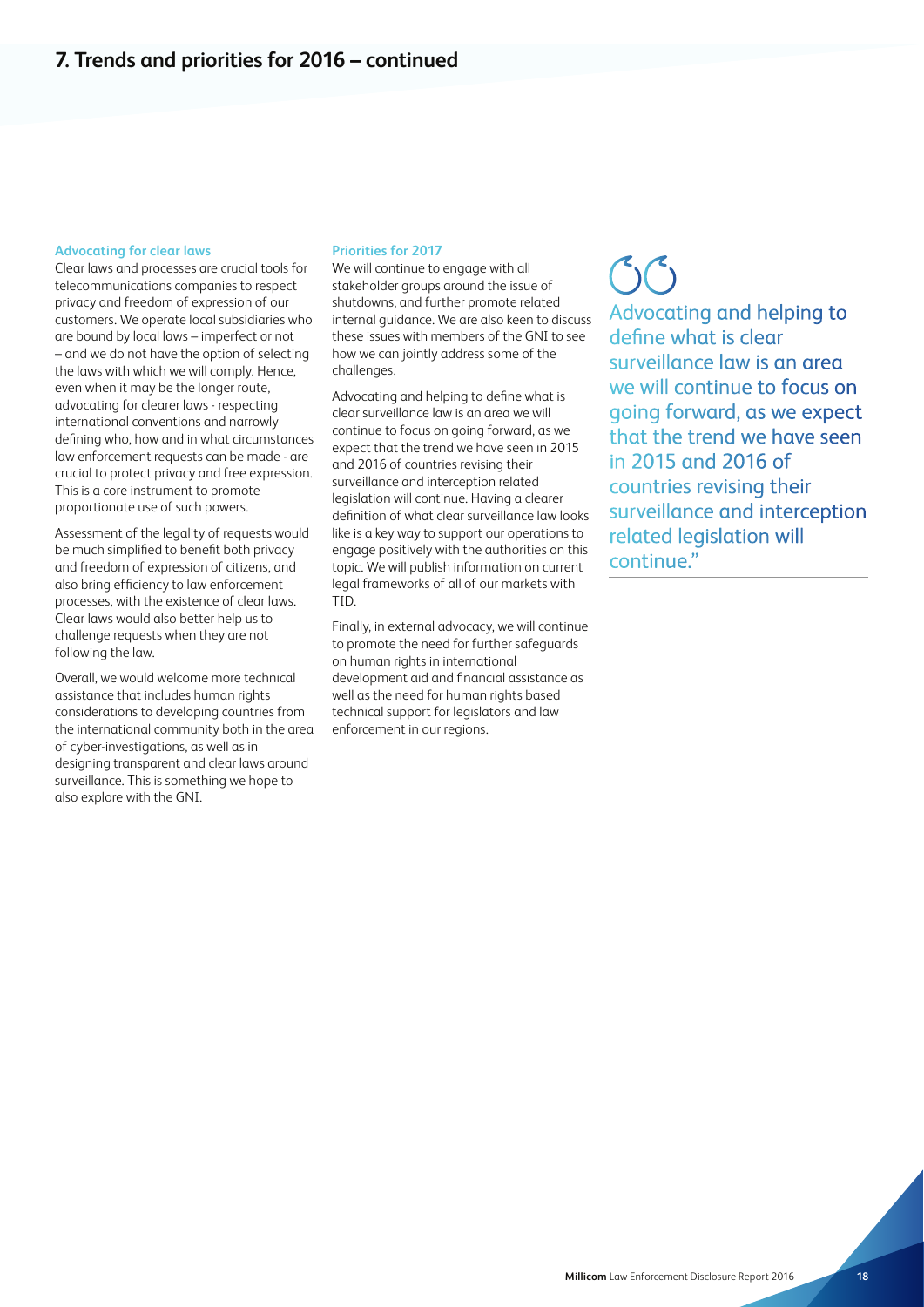## **8. Our internal policies, guidelines and governance**

#### **Human rights impact and risk**

Millicom recognized at an early stage the need to engage proactively on privacy and freedom of expression: both to understand human rights risk relating to our operations and put in place processes to manage them.

We have taken several steps to minimize our risks where we can, introducing Group guidelines, adding controls, as well as improving readiness of global and local teams to handle any 'major events' situations and the reputational issues they pose. Initial focus has been on improving local processes by providing support to local management and the teams who manage law enforcement relationships.

We carry out an annual human rights risk assessment of our operating environment to assess the risk level for major events or other requests that may pose threats to our customers' rights. For this country analysis we rely on VeriskMaplecroft's risk indices<sup>20</sup>.

Our significant presence in our markets means we have a good understanding of the potential risk situations and risk levels relating to specific situations. We have, nevertheless, in 2016 begun work on a more formalized human rights impact assessment with external expert support. We expect to complete this work in early 2017, and the assessment becoming a dynamic analysis tool we update and consult on a regular hasis

**Board and management committees – governance and oversight of human rights**

All corporate responsibility activities in Millicom are overseen by our independent Board of Directors (BoD) as well as Millicom's Executive Committee (EC). In a change to 2015, instead of a separate committee, the whole Board now receives regular updates on corporate responsibility topics. Millicom's CEO, EVP Chief External Affairs Officer, and EVP General Counsel are permanent guests at these briefings. Millicom's EVP Chief External Affairs Officer reports to the EC on these topics on a monthly basis, and Millicom's VP of Corporate Responsibility is responsible for the on-going management of human rights issues in the company.

In 2015, we provided Millicom's BoD a detailed report on Millicom's risk exposure in relation to privacy and freedom of expression and current mitigation measures. The BoD advised Millicom to continue its strong proactive approach and to deepen relationships with civil society on country level. In 2016, the BoD received an updated human rights risk assessment relating to privacy and freedom of expression.

In January 2014, to better coordinate risk management of the issue, Millicom established a cross-functional 'Lawful Interception Policy Committee' (LIP Committee) chaired by the VP Corporate Responsibility with as members: EVP Chief External Affairs Officer, VP Security, EVP General Counsel, Director of Communications, and Director of Compliance. The Group meets on a regular basis and its members prepare and jointly approve policies and processes, review 'major events' and arising risks, and approve Millicom's reporting and engagement relating to privacy and freedom of expression. The committee met three times in 2016.

In 2016, we began work on an aligned global privacy policy framework. Millicom's EC approved broad privacy principles for the company and guidelines and supporting decision guides were created for commercial teams on customer privacy issues. The work continues to bring more transparency to Millicom's privacy policies and practices. The framework development is followed by a steering committee consisting of four of Millicom's EC members (EVP Chief External Affairs Officer, EVP Ethics and Compliance Officer, CTIO and EVP General Counsel) and is led by VP Associate General Counsel and VP Corporate Responsibility.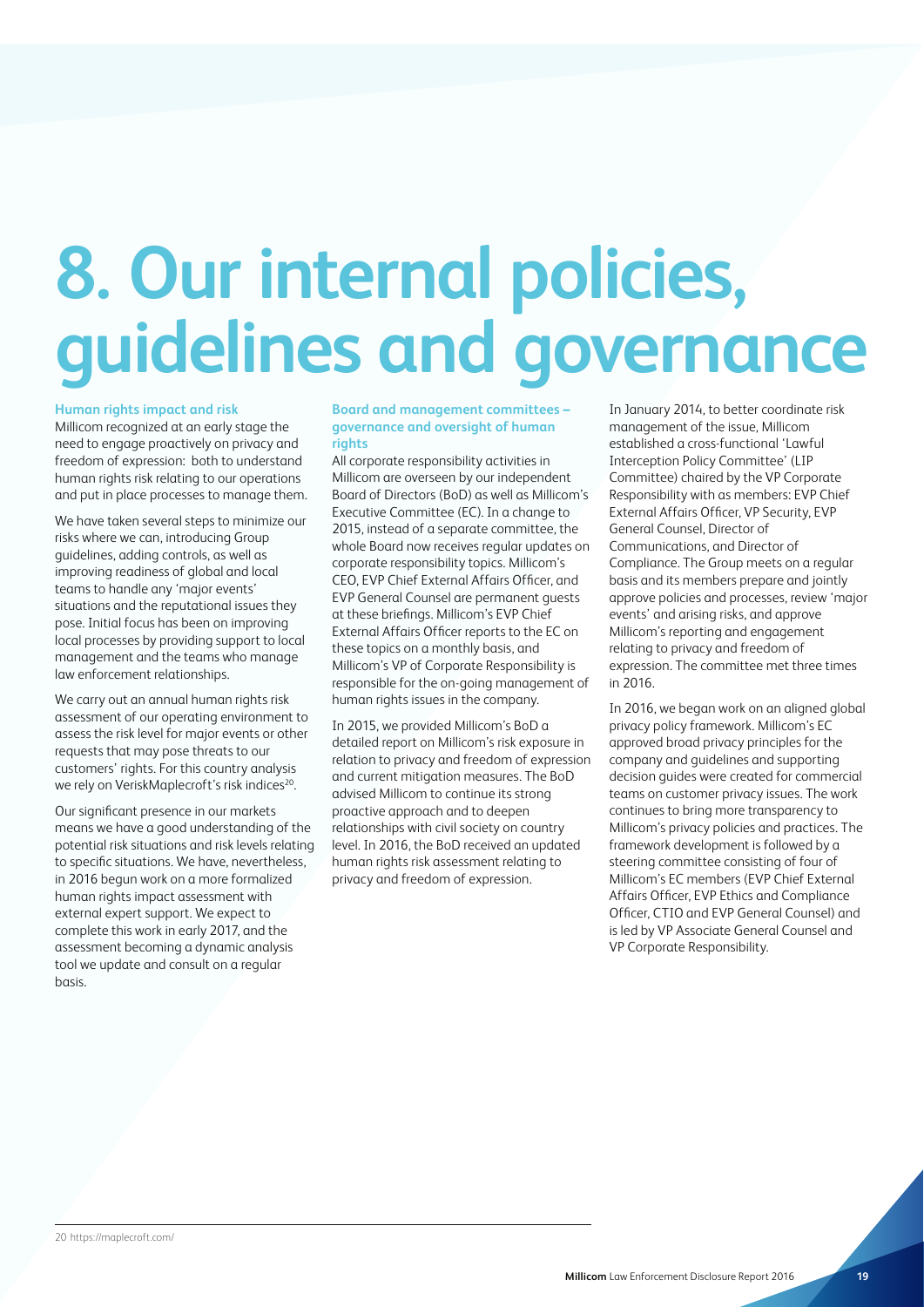#### **Policies, guidelines and controls**

Our commitment to the International Bill of Human Rights and the UN Guiding Principles on Business and Human Rights are included in the updated Millicom Code of Conduct, which was approved in 2015.

In addition, Millicom has signed up and made a commitment to implement the Principles on Freedom of Expression and Privacy for the Telecommunications sector as defined by the Telecommunications Industry Dialogue (TID). One of the TID Principles calls on us to publicly report on how we are implementing and putting the then principles into practice. This report is that public account (see section 10 for the full table).

Millicom Group Guideline for Law Enforcement Assistance Requests (LEA Guideline) was finalized and approved by the LIP Committee in Q1 2015. It is reviewed yearly. The LEA guideline clearly outlines our obligations within international frameworks, roles and responsibilities of each department, assessments to be conducted as requests are received, how to handle urgent and nonwritten requests, how to log requests and our responses, how to protect customer data throughout the process of retrieving information, and how to deliver the information safely. A shortened version of this quideline is available publicly.<sup>21</sup>

Our internal control process assesses how well our subsidiaries apply and comply to different global policies and controls. Two controls relating to the implementation of the LEA Guideline were added in the Millicom Internal Control Manual in 2015. First to check that all requests are assessed by the legal team before execution and that a written copy of the original request is retained on file. The second control relates to limiting and making a log of access to customer data when executing the request. Our subsidiaries assess their alignment (or 'maturity level') to these controls on an annual basis. First assessments were carried out in 2015. In 2016 assessments we saw all subsidiaries making significant improvements in the maturity level of their controls for the LEA guidelines, with all but one reaching the highest maturity level.

A 'Major events' Guideline was approved by the LIP Committee in Q3 2015. It defines

steps to take in the case of a 'major event' and an escalation process to regional and global level. The Guideline also provides practical suggestions on how to engage with the authorities so as to limit the remit and / or timeframe of any 'major event'. Due to the sensitive nature of this document, it is not publicly available but we have presented its contents in meetings with TID and the GNI.

#### **Information security**

Millicom Information Security Standards (ISS) address specific security requirements for customer and employee data. The ISS was published in April, and came into effect July 1, 2015.

All Millicom employees must take Information Security training, which addresses the importance of protecting customer data. The training material is available at our eLearning platform, Millicom University, and is a mandatory training for all employees. New employees must complete the IS training within ninety (90) days of job commencement, and IS awareness materials are distributed to all employees at least annually.

### $\zeta(\zeta)$

In 2016, we began work on an aligned global privacy policy framework. Millicom's EC approved broad privacy principles for the company and guidelines and supporting decision guides were created for commercial teams on customer privacy issues. The work continues to bring more transparency to Millicom's privacy policies and practices."

<sup>21</sup> http://www.millicom.com/media/3859122/GUIDELINE\_Law-Enforcement-Assistance-MILLICOM-2015.pdf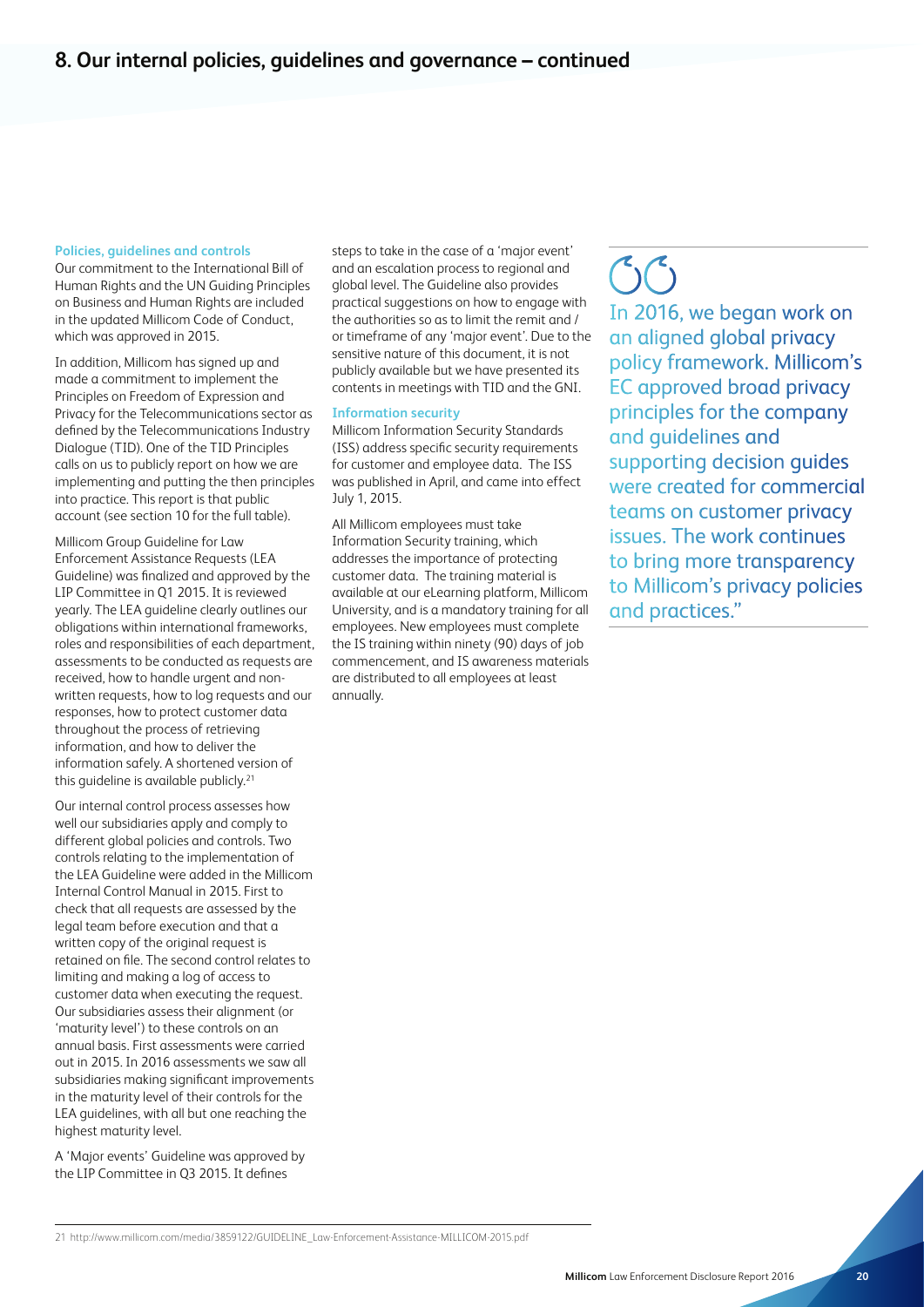### **9. Our engagement**

Millicom continues to work proactively with a wide range of actors in order to mitigate against negative human rights impacts risks related to law enforcement requests. We are a founding member of the Telecommunications Industry Dialogue on Freedom of Expression and Privacy and this year we will join the Global Network Initiative as full members, having spent 2016 as observer members. We have also engaged with a number of international organizations and took part in various events, contributing to the ongoing debate around freedom of expression and privacy, as it evolves in the context of a rapidly changing technological landscape.

In response to a recommendation by our Board of Directors, at the end of 2015 we signed a three-year donations agreement with international human rights organization Civil Rights Defenders to increase bilateral sharing of information on situations in our markets and to create links with local human rights defenders.

Concurrently, we engage directly with in-country government and other stakeholders on the topic as much as possible. Discussion are held with Ministers of Interior and Security, as well as ICT, and relevant Security Services, so as to enhance their understanding of our obligations also outside of their countries, while repeatedly also highlighting the reputational risks for their government and foreign investment possibilities. We also discuss these topics regularly with relevant diplomatic representatives.

#### **International financial institutions**

One of the key topics of engagement for Millicom has been to call for further safeguards by international financial institutions and the development aid community to protect freedom of expression. Any financial support from these agencies for the promotion of the ICT sector should be accompanied by a clear set of criteria for the protection of freedom of expression and privacy.

We are encouraged by the work of the Swedish Export Credit Corporation (SEK/EKN) in this area, and we hope this will serve as an example for further international financial institutions to learn from these best practices. We have an on-going relationship with the agency, having met in May 2016 and having undergone a due diligence by SEK for specific investments.

The SEK/EKN consulted Millicom and its peers in the Telecommunications Industry Dialogue (TID), for input on a paper being drafted in conjunction with the Institute for Human Rights and Business.

#### **Telecommunications Industry Dialogue (TID)**

Millicom is one of the founding members of the TID on Freedom of Expression and Privacy, a joint industry group working since 2011 on principles, tools and joint advocacy on privacy and freedom of expression challenges. Millicom's VP of Corporate Responsibility is a TID Board member and chaired the initiative in 2014-2015. Other members include AT&T, Nokia, Orange, Telefonica, TeliaCompany, Telenor, and Vodafone. In 2016, TID met quarterly face to face and every other week over the phone. We strongly advocated TID to merge with the GNI , and in the beginning of 2016, we together with six other members of the TID joined the GNI as observer members for a one-year period. That period will end in March 2017, when Millicom and other members of the TID will be formally joining the GNI.

 $\binom{3}{2}$ At Millicom, we believe that our ability to affect legislation or challenge 'major events' is greatly increased by joint efforts with others. In 2016, we became observer members of the Global Network Initiative with a view for full membership in 2017."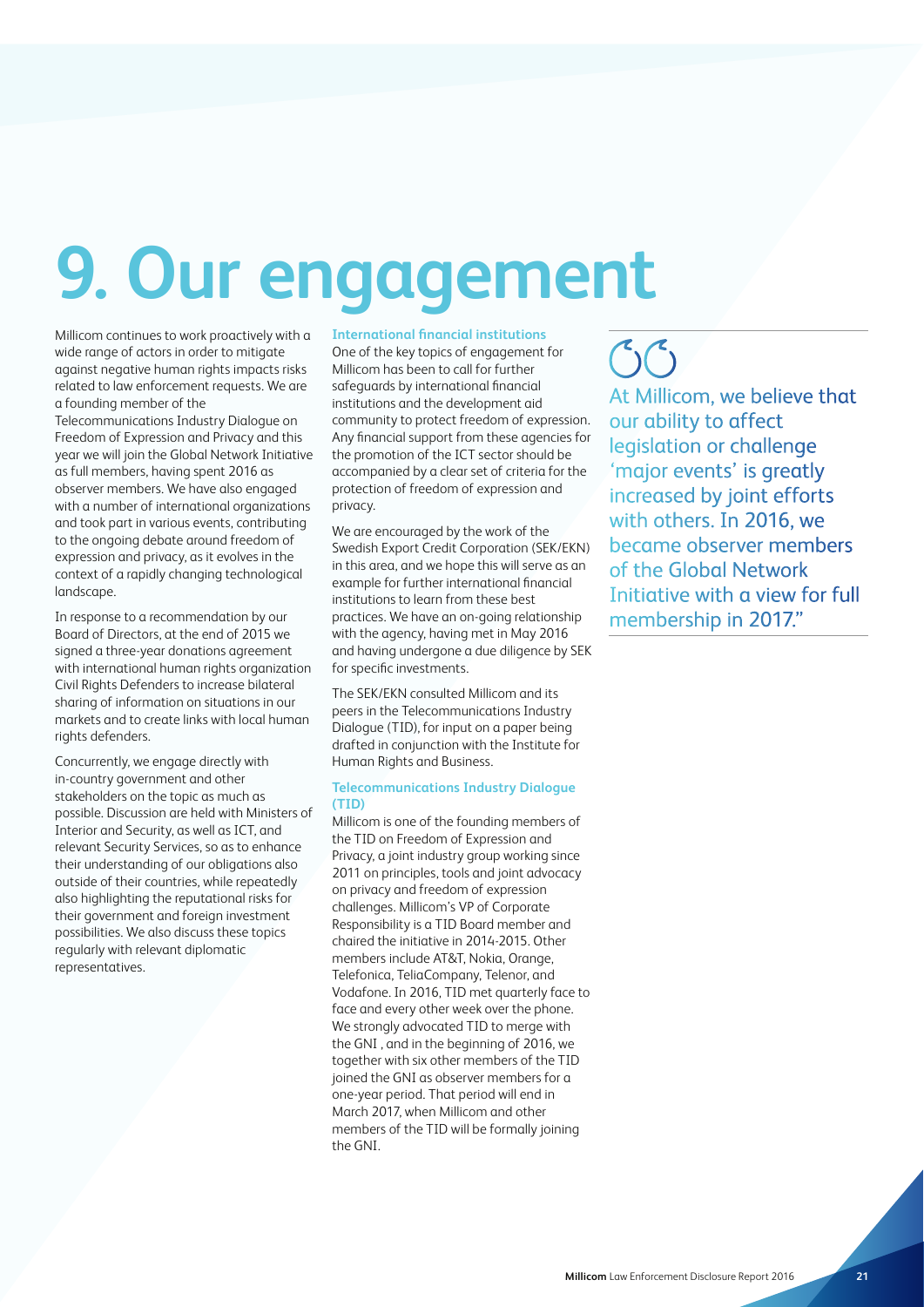#### **Global Network Initiative (GNI)**

At Millicom, we believe that our ability to affect legislation or challenge 'major events' is greatly increased by joint efforts with others. In 2016, we became involved as observers in the GNI's committee and policy work, sharing of best practices on conducting human rights due diligence, and working together on GNI implementation guidelines that will be expanded to address a wider range of ICT sector companies. We also participated in a number of sessions and pieces of work related to internet shutdowns and their negative effects on economies and social activities.

Millicom welcomes this continued collaboration during 2017 as full members, with a unique multi-stakeholder forum providing the basis for collaboration and promoting positive change in relation to human rights issues within the ICT sector.

#### **Consultations with UN Special Rapporteur**

Millicom engaged with the UN Special Rapporteur (SR) on the Promotion and Protection of the Right to Freedom of Opinion and Expression, David Kaye, on a number of instances last year. In February 2016, Millicom participated at a consultation with the private sector in Geneva on responsibilities of the ICT sector with regards to freedom of opinion and expression. We then had a follow up meeting with the SR at a 'brainstorming session' held by Article 19 in London in July and participated at a further expert consultation session held by the University of Connecticut in October. Later in the year, Millicom helped provide formal written feedback to the SR together with other TID companies.

#### **Freedom Online Coalition**

Millicom regularly speaks at events relating to the topic of privacy and freedom of expression. In 2016, we participated in several panels at the Freedom Online Coalition in Costa Rica. The Freedom Online Coalition is a partnership of 30 governments, working to advance internet freedom. The Coalition provides a platform for multistakeholder engagement, engaging with civil society and the private sector in a dialogue on pressing issues related to digital rights. Millicom's VP of Corporate Responsibility and Millicom's Corporate Responsibility Manager for Latin America spoke at five panels on issues ranging from network shutdowns to children's right to privacy and to transparency reporting.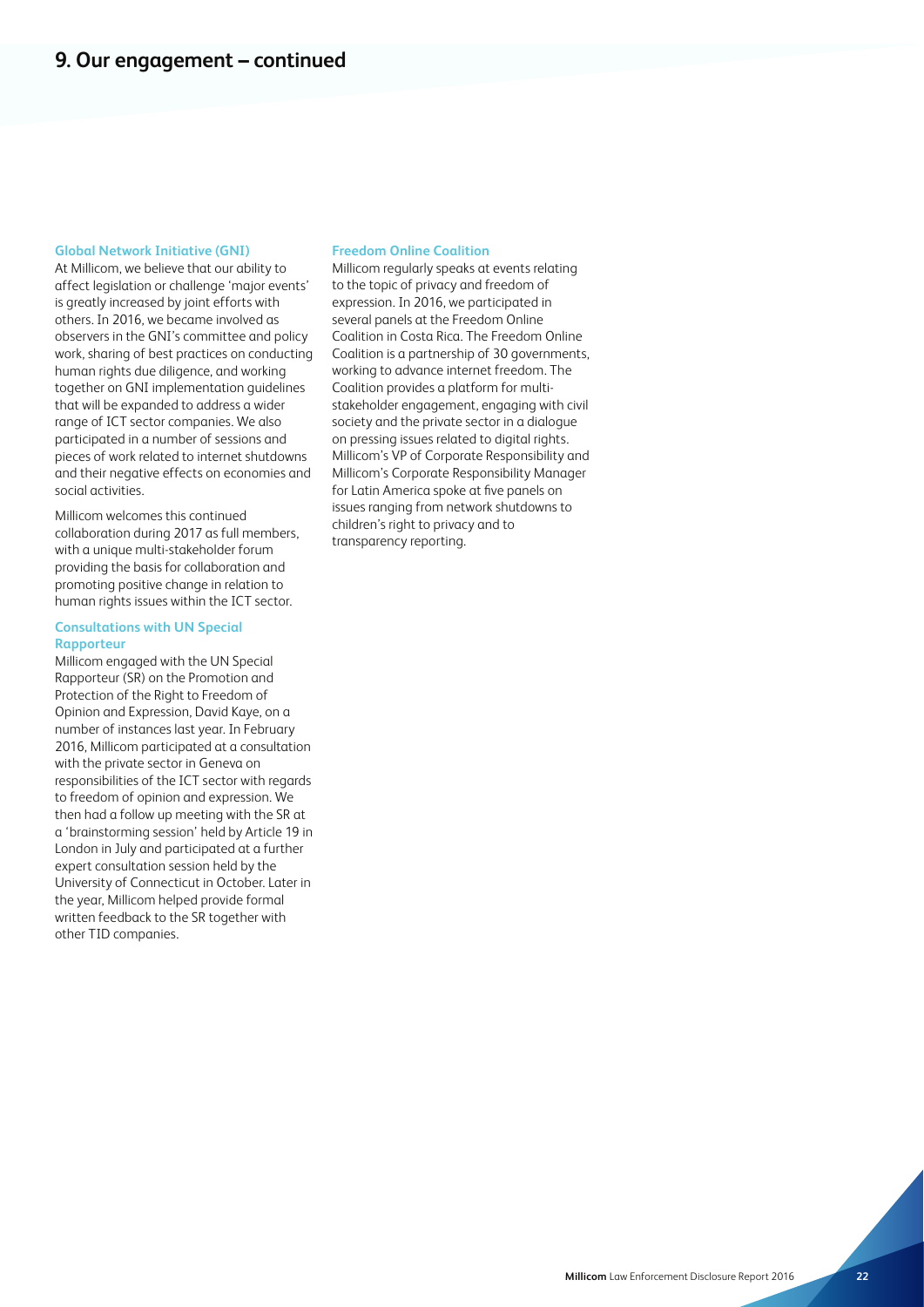## **10. Implementation of TID Guiding Principles**

#### Table 16

|                | <b>Principle</b>                                                                                                                                                                                                                                                                                                                                                                                             | <b>Where to find Millicom's</b><br>progress in this report |
|----------------|--------------------------------------------------------------------------------------------------------------------------------------------------------------------------------------------------------------------------------------------------------------------------------------------------------------------------------------------------------------------------------------------------------------|------------------------------------------------------------|
| 1.             | Create and/or maintain relevant policies, with Board oversight or equivalent, outlining commitment to<br>prevent, assess, and mitigate to the best of their ability the risks to freedom of expression and privacy<br>associated with designing, selling, and operating telecommunications technology and<br>telecommunications services;                                                                    | See section 8.                                             |
| 2.             | Conduct regular human rights impact assessments and use due diligence processes, as appropriate to<br>the company, to identify, mitigate and manage risks to freedom of expression and privacy - whether<br>in relation to particular technologies, products, services, or countries - in accordance with the Guiding<br>Principles for the Implementation of the UN 'Protect, Respect and Remedy' framework | See section 8.                                             |
| 3.             | Create and/or maintain operational processes and routines to evaluate and handle government<br>requests that may have an impact on freedom of expression and privacy                                                                                                                                                                                                                                         | See section 6 and 8.                                       |
| 4.             | Adopt, where feasible, strategies to anticipate, respond and minimise the potential impact on freedom<br>of expression and privacy in the event that a government demand or request is received that is<br>unlawful or where governments are believed to be mis-using products or technology for illegitimate<br>purposes                                                                                    | See sections 1, 2 and 6-9.                                 |
| 5.             | Always seek to ensure the safety and liberty of company personnel who may be placed at risk                                                                                                                                                                                                                                                                                                                  | See sections 1, 2, 6, and 8.                               |
| 6.             | Raise awareness and train relevant employees in related policies and processes                                                                                                                                                                                                                                                                                                                               | See section 8.                                             |
| 7.             | Share knowledge and insights, where relevant and appropriate, with all relevant and interested<br>stakeholders to improve understanding of the applicable legal framework and the effectiveness of<br>these principles in practice, and to provide support for the implementation and further development of<br>the principles;                                                                              | See section 9.                                             |
| 8.             | Report externally on an annual basis, and whenever circumstances make it relevant, on their progress<br>in implementing the principles, and as appropriate on major events occurring in this regard                                                                                                                                                                                                          | This full report.                                          |
| 9 <sub>1</sub> | Help to inform the development of policy and regulations to support freedom of expression and<br>privacy including, alone or in cooperation with other entities, seeking to mitigate potential negative<br>impacts from policies or regulations                                                                                                                                                              | See section 9.                                             |
|                | 10. Examine, as a group, options for implementing relevant grievance mechanisms, as outlined in Principle<br>31 of the UN Guiding Principles for Business and Human Rights.                                                                                                                                                                                                                                  | See section 9 and our work<br>with the TID and GNI.        |